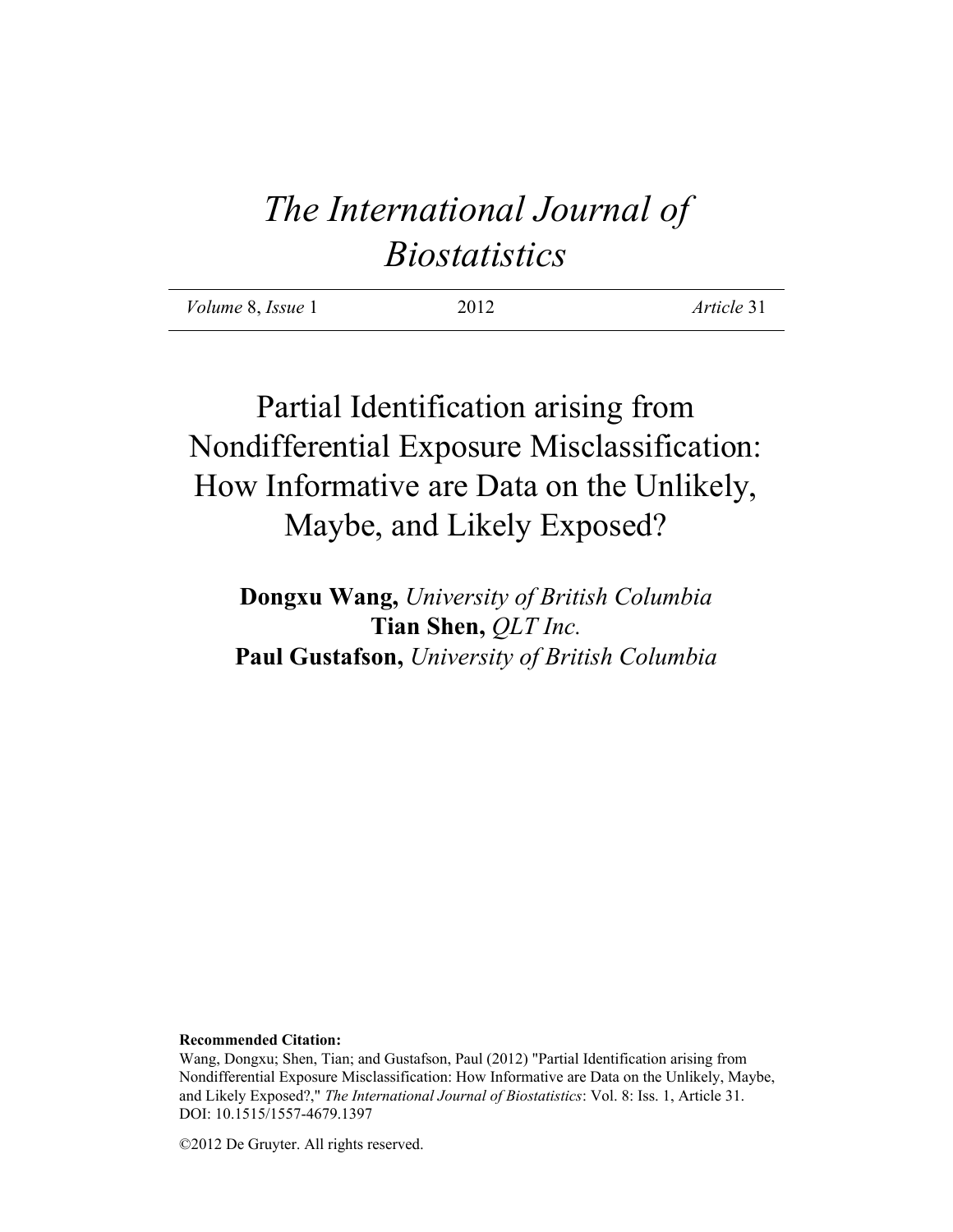# Partial Identification arising from Nondifferential Exposure Misclassification: How Informative are Data on the Unlikely, Maybe, and Likely Exposed?

Dongxu Wang, Tian Shen, and Paul Gustafson

#### **Abstract**

There is quite an extensive literature on the deleterious impact of exposure misclassification when inferring exposure-disease associations, and on statistical methods to mitigate this impact. Virtually all of this work, however, presumes a common number of states for the true exposure status and the classified exposure status. In the simplest situation, for instance, both the true status and the classified status are binary. The present work diverges from the norm, in considering classification into three states when the actual exposure status is simply binary. Intuitively, the classification states might be labeled as `unlikely exposed,' `maybe exposed,' and `likely exposed.' While this situation has been discussed informally in the epidemiological literature, we provide some theory concerning what can be learned about the exposure-disease relationship, under various assumptions about the classification scheme. We focus on the challenging situation whereby no validation data is available from which to infer classification probabilities, but some prior assertions about these probabilities might be justified.

**KEYWORDS:** Bayesian methods, case-control analysis, exposure misclassification, partial identification.

**Author Notes:** Work supported by a grant from the Natural Sciences and Engineering Research Council of Canada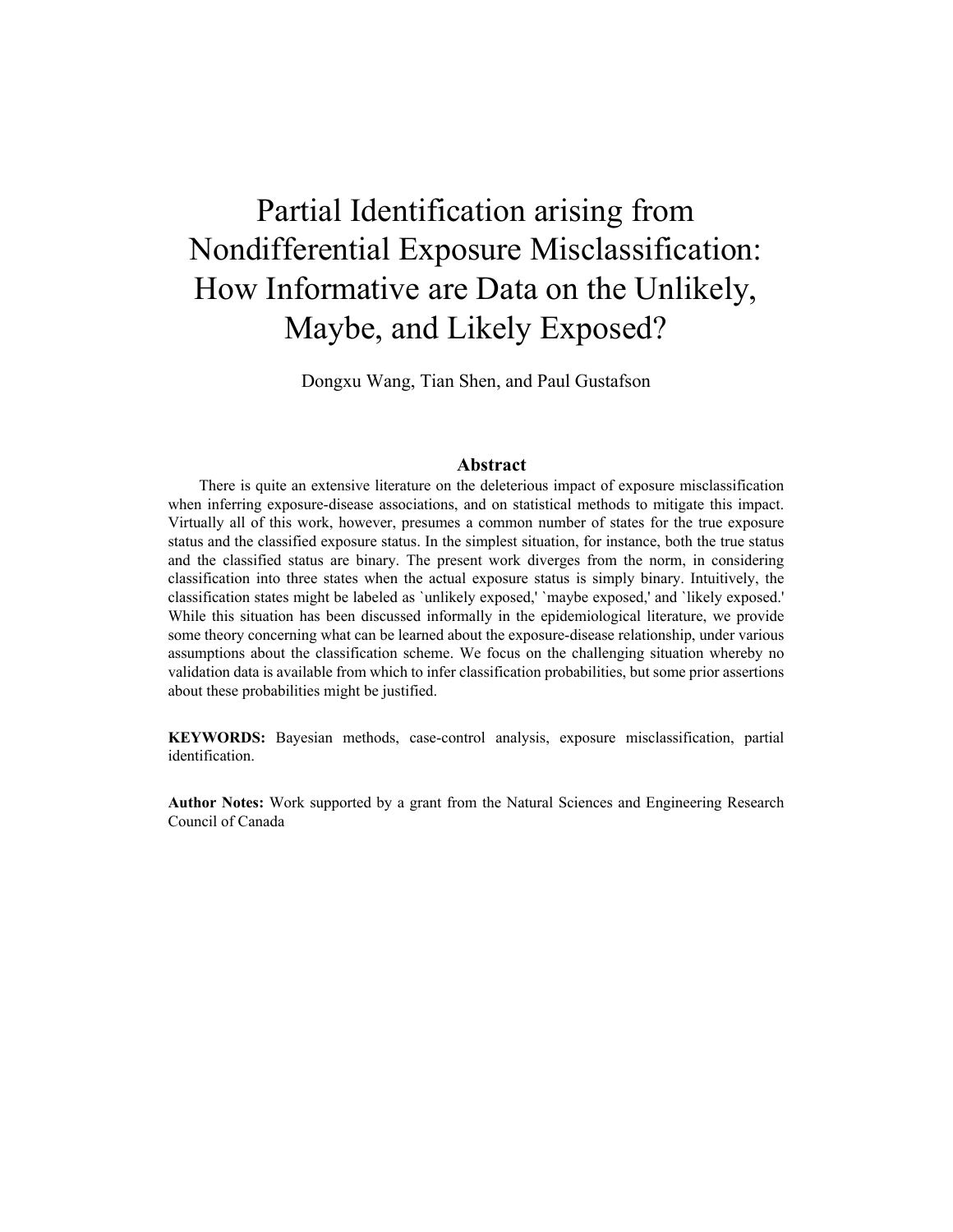## 1 Introduction

It is well known that unacknowledged exposure misclassification can bias estimates of exposure-disease association. Consider, for example, a binary exposure subject to misclassification, with the extent of misclassification described by sensitivity and specificity, i.e., the probability of correct classification for exposed and unexposed subjects respectively. For a specific study design, and under assumptions about how the misclassification mechanism depends on outcome and confounding variables, the impact of misclassification can be assessed. For instance, consider unmatched case-control sampling, where the goal is to infer exposure prevalences in case and control populations, and thereby infer the exposure-disease odds-ratio. A readily understood situation arises if the misclassification is nondifferential, i.e., the classification probabilities are unaffected by disease status. The bias in estimating the target parameter by wrongly assuming there is no misclassification can then be expressed as a function of sensitivity and specificity (see, for instance, Gustafson 2004, Ch. 3). In sufficiently simple settings, nondifferential misclassification which is not accounted for will bias estimation toward the null of no exposuredisease association.

Some understanding of how the bias induced by unacknowledged misclassification depends on various aspects of the problem at hand can spawn informal strategies for mitigating this bias. This is taken up in Dosemeci and Stewart (1996), who interpret their results as follows:

These findings suggest that if, in the exposure assessment process of a case-control study, where the exposure prevalence is low, an occupational hygienist is not sure about the exposure status of a subject, it is judicious to classify that subject as unexposed.

This recommendation arises since, in the presence of low exposure prevalences, the magnitude of the bias increases much faster as the specificity drops from one than it does as the sensitivity drops from one. Thus keeping the exposure group 'pure,' by limiting the misclassification of truly unexposed subjects into it, becomes paramount.

The form of such a recommendation suggests thinking of the exposure classification, at least initially, as being made into one of three categories. For sake of definiteness, we label these categories as *unlikely exposed*, maybe exposed, and likely exposed. Then, depending on the context, some mitigation of bias could be achieved by collapsing the observed exposure data from three categories down to two, e.g., merging the first two categories if expo-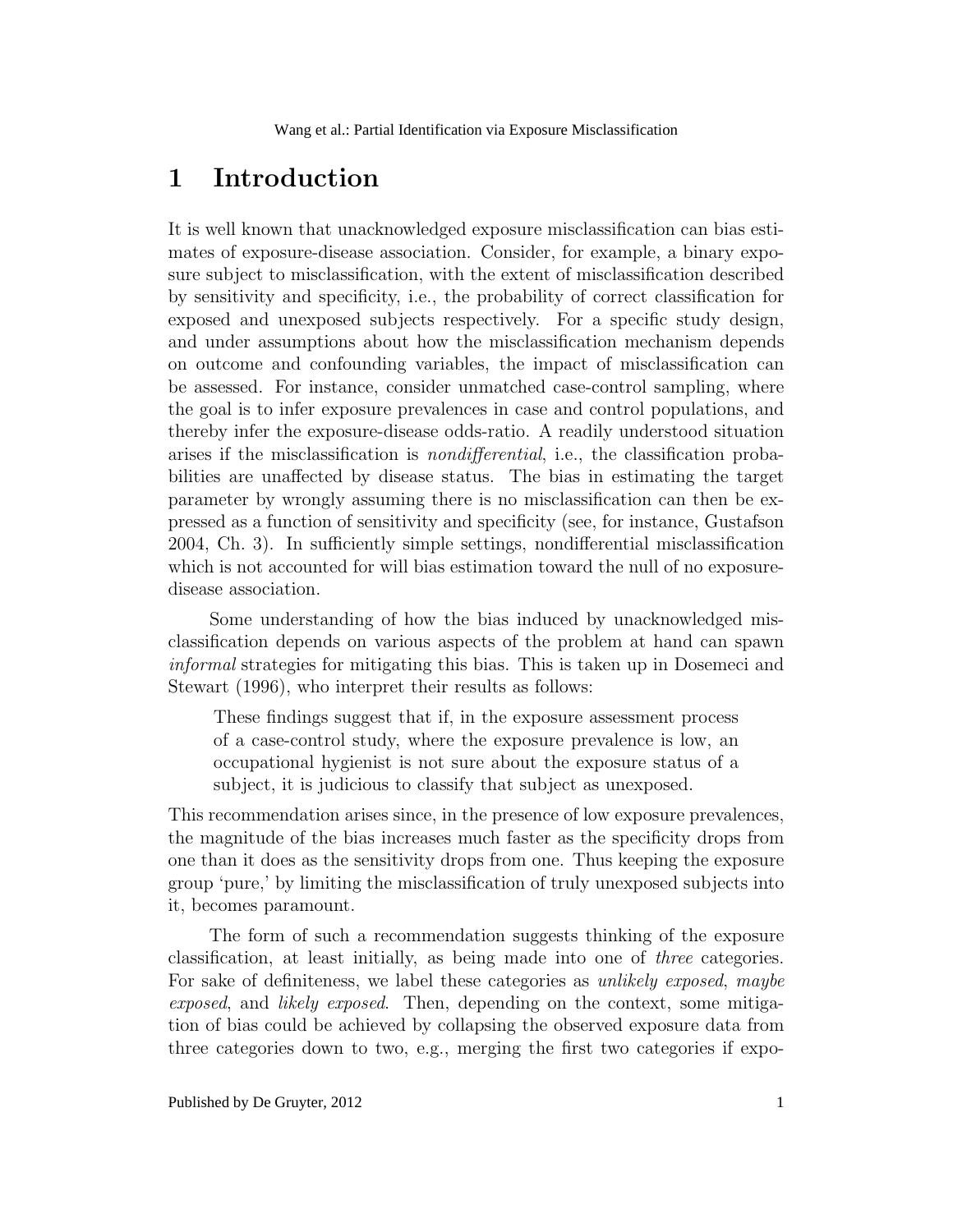sure prevalence is low. (In the face of high exposure prevalences, analogous considerations would suggest instead merging the last two categories.) After such a merge, data analysis can follow along the routine lines of inferring the odds-ratio from a  $2 \times 2$  exposure-disease table of counts.

It is natural to ask whether a more *formal* statistical scheme might better mitigate bias and/or better reflect a posteriori uncertainty about the target parameter. Particularly, we investigate directly modelling the exposure classification into the unlikely, maybe, and likely categories. Thus the sensitivity and specificity of the classification scheme are supplanted by probability distributions across the three categories, for the truly exposed and the truly unexposed respectively. While non-differential misclassification with more than two categories has been considered in the literature (see, for instance, Dosemeci, Wacholder, and Lubin 1990, Birkett 1992, Weinberg, Umbach, and Greenland 1994, Correa-Villaseor, Stewart, Franco-Marina, and Seacat 1995), this is typically considered when the same set of labels for more than two ordered states is used for both the true and observed exposure status (e.g. none, low, high). 'Non-square' situations, such as two states for the true status and three states for the observed status, do not seem to have garnered attention.

In our framework, we quantify the information about exposure prevalences, and hence the odds-ratio, in a large-sample sense. In situations where classification probabilities are known, or can be consistently estimated from validation data, then inferential options for consistent estimation of the oddsratio are available; see, for instance, Gustafson (2004, Ch. 5) or Buonaccorsi (2010, Ch. 3). This paper focusses on the more challenging setting where classification probabilities cannot be estimated consistently. Given this, we cannot expect to consistently estimate the exposure-disease odds-ratio as the case and control sample sizes increase. We may, however, be able to rule out some values for the odds-ratio.

First, in Section 2, we focus on determining *identification regions* from prior regions. Particularly, given assumptions about the possible values of classification probabilities, we show what values of exposure prevalances are compatible with the distribution of the observable data. This falls within the rubric of partially identified models (e.g., Manski 2003), whereby even the observation of an infinite amount of data does not reveal the true values of the target parameters, but does rule out some values. We consider two prior regions based on different assumptions about a *priori* plausible values of the misclassification probabilities. The first is a weak assumption that the exposure classification scheme is 'better than random,' in a particular sense.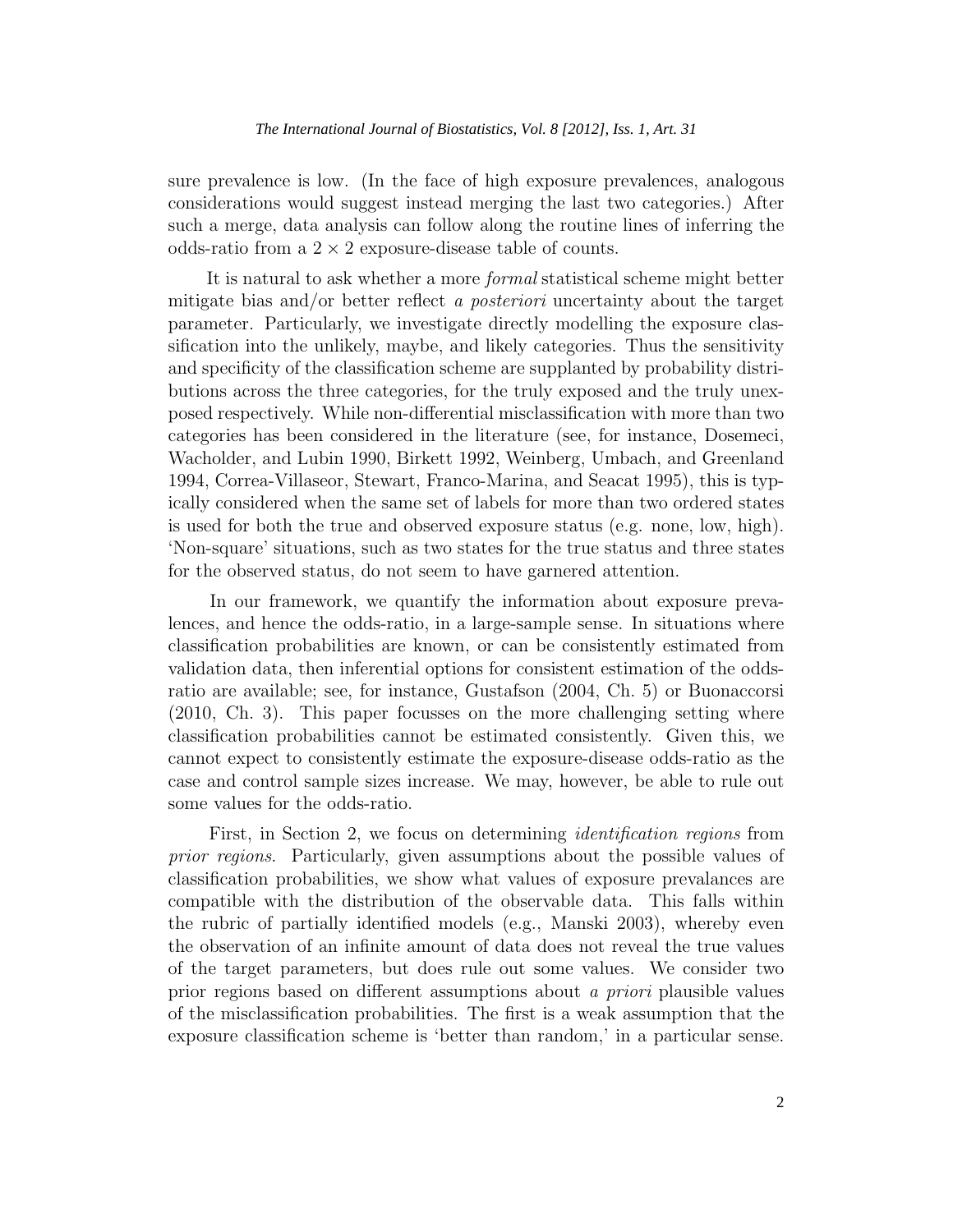The second is a stronger assumption of monotonicity, in the sense that for any two categories, and either level of true exposure, the worse classification is less likely. We also compare the resulting identification regions to those which arise from collapsing the three categories down to two categories and then acknowledging misclassification. Note that identification regions for partially identified models are relevant whether non-Bayesian or Bayesian inference is to be pursued.

Having established the form of the identification regions, we turn to Bayesian inference. First, in Section 3 , we determine the behaviour of the posterior distributions over the control and case exposure prevalences, as the control and case sample sizes go to infinity. This is pursued via the general approach to determining the limiting posterior distribution in partially identified models outlined in Gustafson (2005) (see also Gustafson 2010). Necessarily, the support of the limiting posterior distribution is the corresponding identification region. Then, in Section 4, we give some examples of posterior distributions arising from finite samples approaching their limits as the sample size grows. We also compare these with posterior distributions arising from the informal approach of collapsing to two categories and then ignoring misclassification.

## 2 Identification Regions

Let Y, X, and  $X^*$  represent an individual's disease status, actual exposure status, and apparent exposure status respectively. The disease status Y and the actual exposure status  $X$  each have two categories, coded as zero for 'absence' and one for 'presence.' The apparent exposure status  $X^*$  has three categories, coded as zero for unlikely exposed, one for maybe exposed, and two for likely exposed. Thus observed data take the form of a  $2 \times 3$   $(Y, X^*)$  data table. For clarity of exposition, we assume case-control sampling throughout, whereby the data table is obtained from sampling the population distribution of  $(X^*|Y)$ , and the task is to infer the  $(X, Y)$  odds-ratio. However, our findings are also directly applicable to cross-sectional or prospective sampling of  $(X^*, Y)$  or  $(Y|X^*)$  respectively.

Define  $r_0$  and  $r_1$  to be the prevalences of exposure among controls and cases:

$$
r_0 = Pr\{X = 1 | Y = 0\},\
$$
  

$$
r_1 = Pr\{X = 1 | Y = 1\}.
$$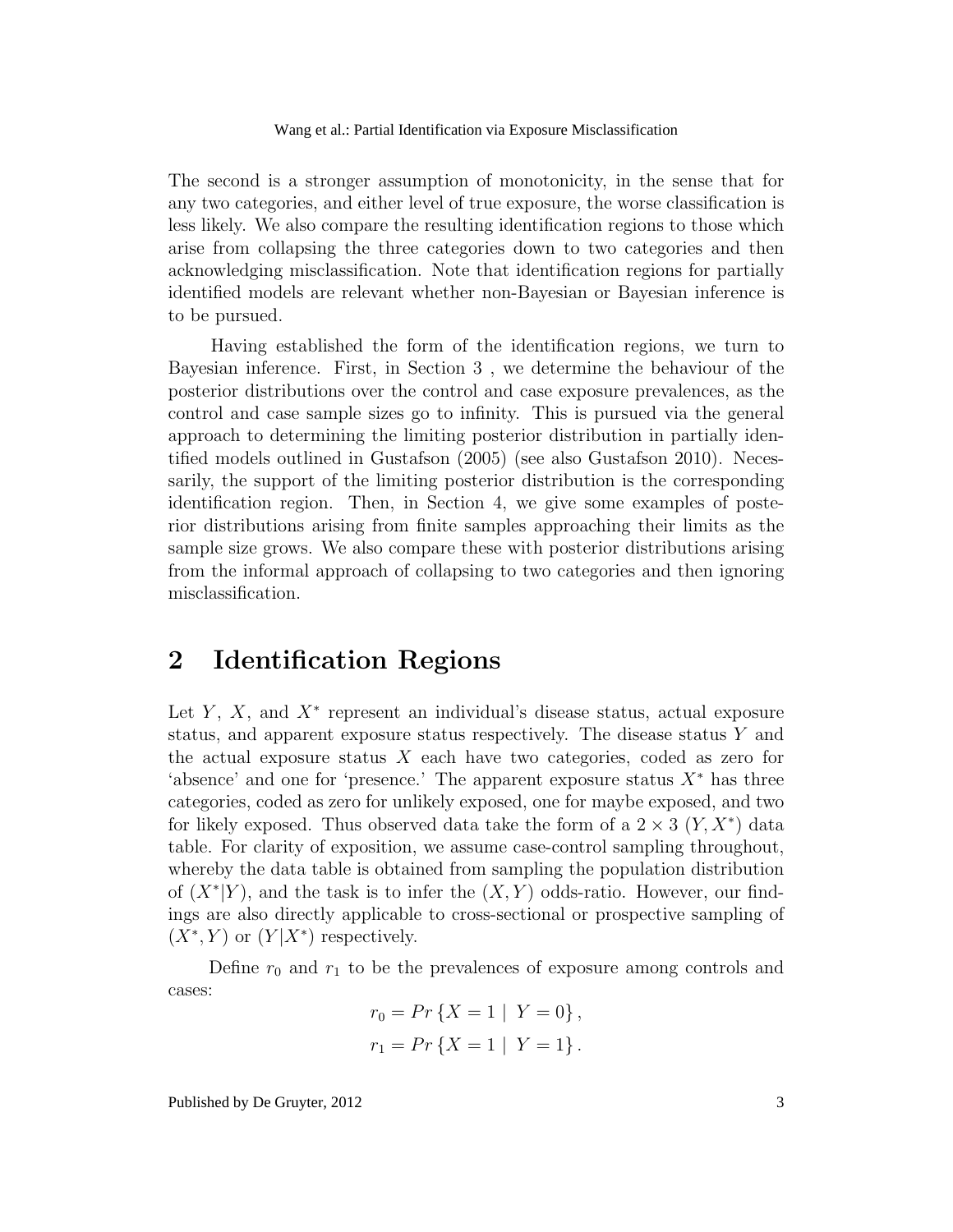The non-differential misclassification assumption is invoked, under which  $X^*$ and Y are conditionally independent given  $X$ . Thus the misclassification is described via  $p_{ij}$  denoting the probability of classifying a subject truly having the *i*-th exposure level into the *j*-th category:

$$
\mathbf{p_0} = \begin{pmatrix} p_{00} \\ p_{01} \\ p_{02} \end{pmatrix} = \begin{pmatrix} Pr\left\{X^* = 0 \mid X = 0\right\} \\ Pr\left\{X^* = 1 \mid X = 0\right\} \\ Pr\left\{X^* = 2 \mid X = 0\right\} \end{pmatrix},
$$
\n
$$
\mathbf{p_1} = \begin{pmatrix} p_{10} \\ p_{11} \\ p_{12} \end{pmatrix} = \begin{pmatrix} Pr\left\{X^* = 0 \mid X = 1\right\} \\ Pr\left\{X^* = 1 \mid X = 1\right\} \\ Pr\left\{X^* = 2 \mid X = 1\right\} \end{pmatrix}.
$$

Then, the prevalences of apparent exposure among controls and cases, say  $\theta_0$ and  $\theta_1$ , can be expressed as combinations of  $r_0$ ,  $r_1$ ,  $p_0$ , and  $p_1$ :

$$
\boldsymbol{\theta_0} = \begin{pmatrix} \theta_{00} \\ \theta_{01} \\ \theta_{02} \end{pmatrix} = \begin{pmatrix} r_0 p_{10} + (1 - r_0) p_{00} \\ r_0 p_{11} + (1 - r_0) p_{01} \\ r_0 p_{12} + (1 - r_0) p_{02} \end{pmatrix} = \begin{pmatrix} Pr\{X^* = 0 \mid Y = 0\} \\ Pr\{X^* = 1 \mid Y = 0\} \\ Pr\{X^* = 2 \mid Y = 0\} \end{pmatrix},
$$

$$
\boldsymbol{\theta_1} = \begin{pmatrix} \theta_{10} \\ \theta_{11} \\ \theta_{12} \end{pmatrix} = \begin{pmatrix} r_1 p_{10} + (1 - r_1) p_{00} \\ r_1 p_{11} + (1 - r_1) p_{01} \\ r_1 p_{12} + (1 - r_1) p_{02} \end{pmatrix} = \begin{pmatrix} Pr\left\{X^* = 0 \mid Y = 1\right\} \\ Pr\left\{X^* = 1 \mid Y = 1\right\} \\ Pr\left\{X^* = 2 \mid Y = 1\right\} \end{pmatrix}.
$$

Clearly the distribution of the observed data depends on the unknown parameters only via  $\theta = (\theta_0, \theta_1)$ , and only functions of  $\theta$  are consistently estimable.

Going forward, it is useful to note that  $p_i$  and  $\theta_i$  belong to the probability simplex on three categories, which we denote as  $\mathbb{S}_3$ . When useful, we visualize points in  $\mathbb{S}_3$  by plotting the probability assigned to the first (third) category on the vertical (horizontal) axis, so that  $\mathbb{S}_3$  is represented as the lower-left triangle in the unit square  $(0, 1)^2$ .

We study the situation where the only direct information about the classification probabilities  $p = (p_0, p_1)$  is a priori knowledge that they lie in a particular subset of  $\mathbb{S}_3^2$ . We write this as  $p \in \mathbb{P}$ , and refer to  $\mathbb P$  as the prior region. In concept we could also consider a prior region for the exposure prevalences  $\boldsymbol{r} = (r_0, r_1)$  which would be a subset of  $(0, 1)^2$ , but in fact in this paper we only consider the situation where this prior region is all of  $(0, 1)^2$ .

Following the general approach to partial identification, as described for instance by Manski (2003), we start with the prior region and the values of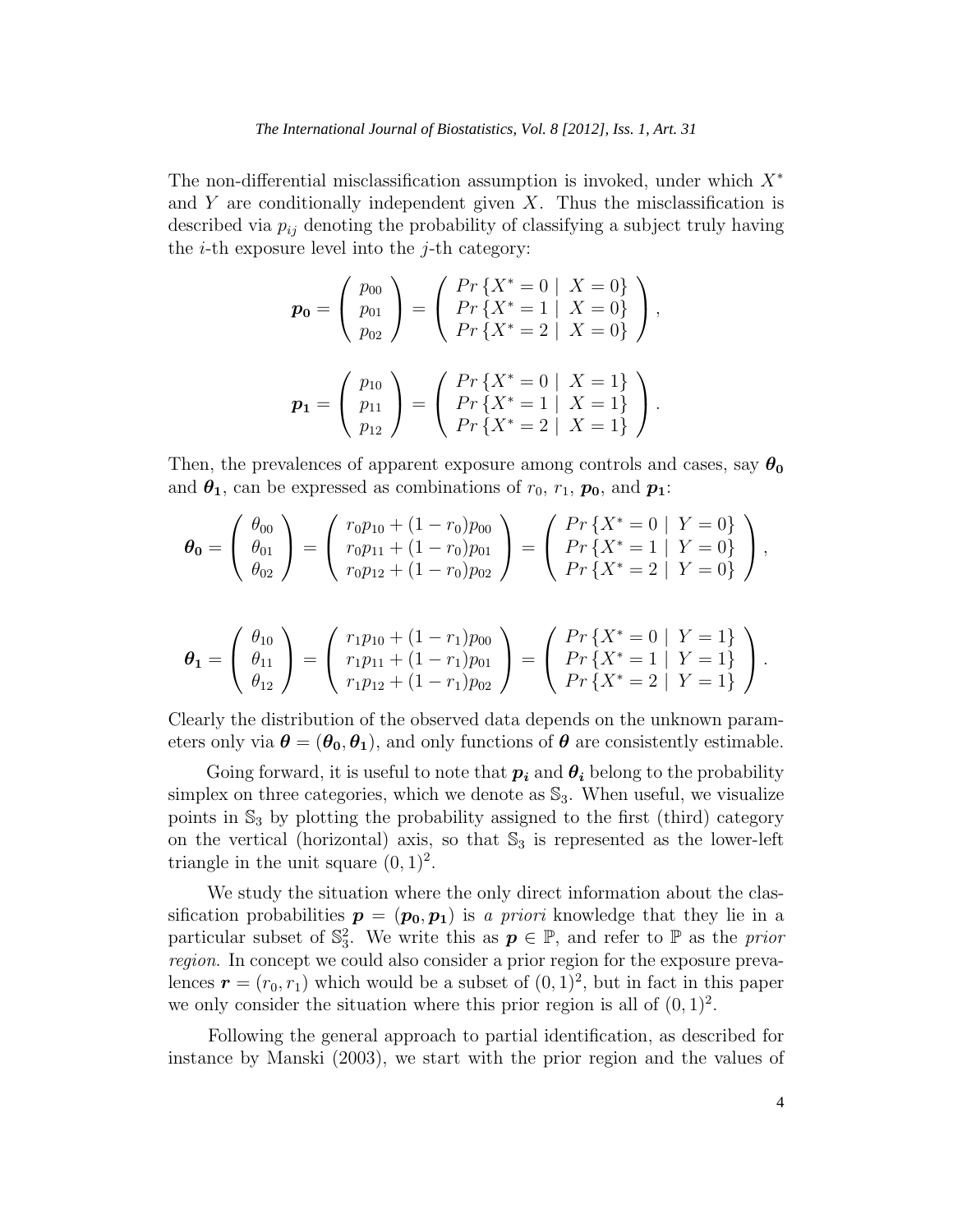$\theta$  (thinking of the latter as equivalent to observation of an infinite number of controls and cases). Then we would like to know all the values of the unknown parameters (particularly the target parameters  $\boldsymbol{r}$ ) which could have produced this value of  $\theta$ . Formally, let the *identification region*  $\mathbb{Q}(\theta)$  be all values of the target parameters  $(r_0, r_1)$  which yield this value of  $\theta$  for some choice of  $p \in \mathbb{P}$ . Since we learn the values of  $\theta$  as the sample size increases, the identification region can be regarded as all values of  $(r_0, r_1)$  which are still plausible after having observed an infinite amount of data, presuming that the classification probabilities are indeed inside the prior region. Note that the identification region  $r \in \mathbb{Q}(\theta)$  will in turn generate an identification region (typically an interval) for the exposure-disease odds-ratio  $OR = {r_1/(1-r_1)}/ {r_0/(1-r_0)}$ .

#### 2.1 Constraint A

To motivate a realistic prior region, note that merging the maybe and unlikely categories together would result in a binary classification scheme having sensitivity  $p_{12}$  and specificity  $1-p_{02}$ , so that an assumption of 'better than random' classification is expressed as  $p_{12} > p_{02}$ . Similarly, if the maybe and likely categories were merged, the assumption  $p_{00} > p_{10}$  would hold sway. Therefore, if categories are not actually collapsed, it is natural to assume that both inequalities hold. We refer to this as constraint A, and express the prior region as  $p \in \mathbb{P}_A$ . With respect to our visualization scheme,  $p_0$  and  $p_1$  can be anywhere in the lower-left triangle representing  $\mathbb{S}_3$ , so long as  $p_1$  is south-east of  $p_0$ .

Consider a value of  $\theta$  which is *compatible* with constraint A, i.e., this  $\theta$  arises for some value of  $p \in \mathbb{P}_A$  along with some value of  $r \in (0,1)^2$ . Geometrically, it is immediate that  $\theta$  is compatible with constraint A if and only if the line connecting  $\theta_0$  and  $\theta_1$  has negative slope. Below we refer to this line simply as 'the connecting line.' Without loss of generality, but for ease of exposition, we assume  $\theta_1$  lies south-east of  $\theta_0$  (as must arise if in fact  $r_0 < r_1$ , so that  $OR > 1$ ). Then the identification region in terms of  $p$  is immediately visualized as follows:  $p_0$  can lie anywhere on the connecting line above  $\theta_0$  and  $p_1$  can lie anywhere on the connecting line below  $\theta_1$  (though of course each  $p_i$ must remain within  $\mathbb{S}_3$ ).

This geometry lends itself to simple algebraic description of the identification region in terms of  $\boldsymbol{z} = (z_0, z_1)$ , where

$$
\boldsymbol{p_0} = \boldsymbol{\theta_0} + z_0(\boldsymbol{\theta_0} - \boldsymbol{\theta_1}), \qquad (1)
$$

$$
\boldsymbol{p_1} = \boldsymbol{\theta}_1 + z_1(\boldsymbol{\theta}_1 - \boldsymbol{\theta}_0), \qquad (2)
$$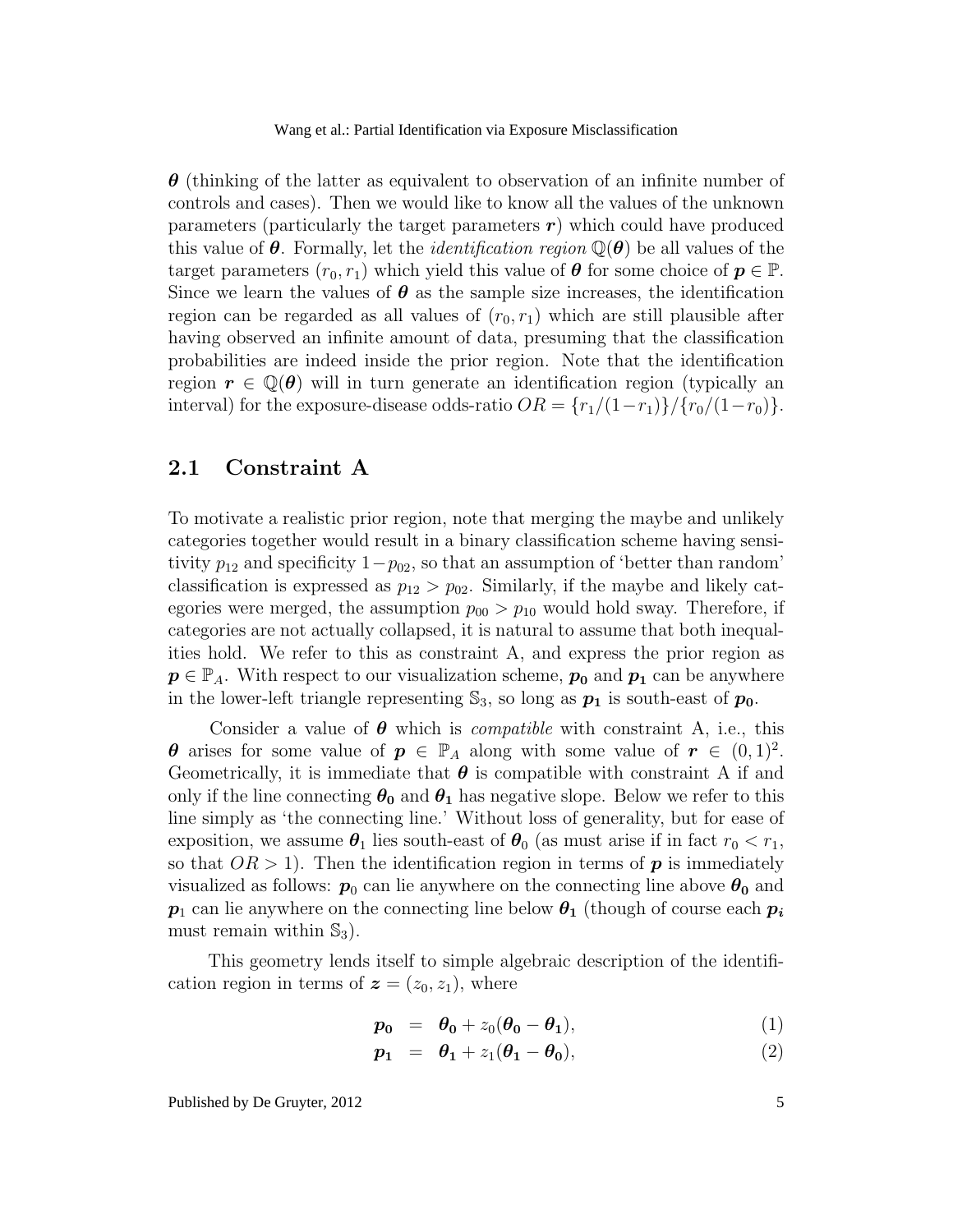i.e.,  $z_i$  indicates how far  $p_i$  lies beyond  $\theta_i$ . Thus each  $z_i$  is non-negative, but cannot exceed the value which maps  $p_i$  onto the boundary of  $\mathbb{S}_3$ . Consequently, the identification region for  $(z_0, z_1)$  is rectangular, given by  $0 \leq z_i \leq \bar{z}_i(\theta)$ , for  $i = 0, 1$ , where

$$
\bar{z}_0(\theta) = \begin{cases} \min(\frac{\theta_{02}}{\theta_{12} - \theta_{02}}, \frac{\theta_{01}}{\theta_{11} - \theta_{01}}) & \text{if } \theta_{11} - \theta_{01} > 0, \\ \frac{\theta_{02}}{\theta_{12} - \theta_{02}} & \text{if } \theta_{11} - \theta_{01} \le 0. \end{cases}
$$
 (3)

$$
\bar{z}_1(\theta) = \begin{cases} \min(\frac{\theta_{10}}{\theta_{00} - \theta_{10}}, \frac{\theta_{11}}{\theta_{01} - \theta_{11}}) & \text{if } \theta_{01} - \theta_{11} > 0, \\ \frac{\theta_{10}}{\theta_{00} - \theta_{10}} & \text{if } \theta_{01} - \theta_{11} \le 0. \end{cases}
$$
 (4)

From here, it is easy to verify that the rectangular identification region for  $(z_0, z_1)$  maps to a polygonal identification region for  $(r_0, r_1)$ , via the map  $(r_0, r_1) = (1 + z_0 + z_1)^{-1} (z_0, 1 + z_0)$ . In particular,

$$
\mathbb{Q}_A(\boldsymbol{\theta}) = \left\{ (r_0, r_1) \in (0, 1)^2 : r_1 > \frac{\overline{z}_0(\boldsymbol{\theta}) + 1}{\overline{z}_0(\boldsymbol{\theta})} r_0, r_1 > \frac{\overline{z}_1(\boldsymbol{\theta})}{\overline{z}_1(\boldsymbol{\theta}) + 1} r_0 + \frac{1}{\overline{z}_1(\boldsymbol{\theta}) + 1} \right\}.
$$

The situation described thus far is illustrated in the left panels of Figure 1, for the arbitrarily chosen example values of  $\theta_0 = (0.645, 0.200, 0.155)$  and  $\theta_1 = (0.567, 0.200, 0.233)$ . The top panel illustrates these  $\theta_i$  values and the identification region for  $p$ , within  $\mathbb{S}_3$ . The middle panel shows this identification region expressed in terms of  $z$ , and finally the bottom panel visualizes this region as  $r \in \mathbb{Q}_A(\boldsymbol{\theta})$ .

### 2.2 Constraint B

Sometimes a stronger assumption than constraint A may be justified, making explicit reference to the chance of 'maybe' classification. The monotonicity of  $p_0$  and  $p_1$  might be assumed, whereby the worse a classification is, the less likely it is. This constraint, henceforth referred to as constraint B, can be expressed as  $p_{00} > p_{01} > p_{02}$  and  $p_{10} < p_{11} < p_{12}$ , which we denote as  $p \in \mathbb{P}_B$ . The visual representation of  $\mathbb{P}_B$  is given in the upper-right panel of Figure 1, in which  $p_0$  must lie in the upper shaded triangle and  $p_1$  must lie in the lower shaded triangle.

Say that  $\theta$  is compatible with constraint A, and again assume, without loss of generality, that  $\theta_1$  is south-east of  $\theta_0$ . Taking the geometric view, the identification region under constraint B will be non-empty if and only if the portion of the connecting line above  $\theta_0$  intersect the prior region for  $p_0$  and the portion below  $\theta_1$  intersects the prior region for  $p_1$ . We will say that  $\theta$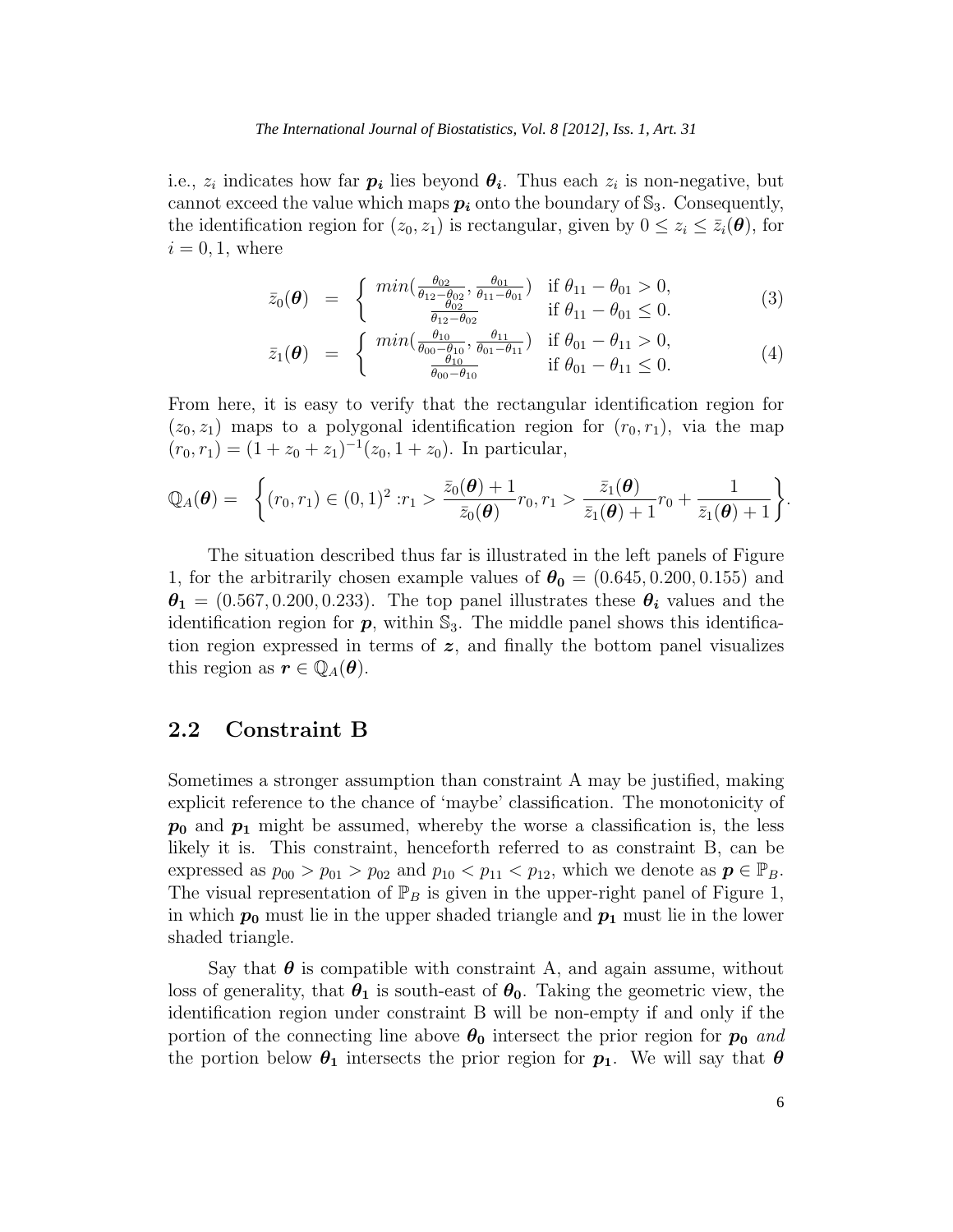is compatible with constraint B if the identification region is non-empty. If  $\theta$  arises from a true value of  $p \in \mathbb{P}_B$  then by definition  $\theta$  is compatible with constraint B. However, if  $\theta$  arises from a true value of  $p \in \mathbb{P}_A - \mathbb{P}_B$ , then  $\theta$  may or may not be compatible with constraint B. Upon inspection of the upper-right panel of Figure 1, we see that compatibility with constraint B arises if and only if the connecting line intersects the vertical axis between 0.5 and 1, and also intersects the horizontal axis between 0.5 and 1.

For a  $\theta$  compatible with constraint B, we can again express the identification region in terms of  $\boldsymbol{z}$ . The upper bounds on  $z_0$  and  $z_1$  must correspond to the intersection of the connecting line with the vertical and horizontal axes respectively, and therefore be the same upper bounds (3) and (4) that apply under constraint A. Note as well though that if  $\theta$  is compatible with constraint B, then (3) and (4) specialize to  $\bar{z}_0(\theta) = \theta_{02}/(\theta_{12} - \theta_{02})$  and  $\bar{z}_1(\theta) = \theta_{10}/(\theta_{00} - \theta_{10})$ . It is also clear from the geometric view (upper-right panel of Figure 1 again) that  $z_i$  will have a positive lower bound if and only if  $\theta_i$  lies outside the prior region for  $p_i$ . Thus our identification region is now expressed as  $\underline{z}_i(\boldsymbol{\theta}) \leq z_i \leq \overline{z}_i(\boldsymbol{\theta})$ , for  $i = 0, 1$ , where

$$
Z_0(\boldsymbol{\theta}) = \max \left(0, \frac{\theta_{01} - \theta_{02}}{(\theta_{11} - \theta_{12}) - (\theta_{01} - \theta_{02})}\right),
$$
  

$$
Z_1(\boldsymbol{\theta}) = \max \left(0, \frac{\theta_{10} - \theta_{11}}{(\theta_{00} - \theta_{01}) - (\theta_{10} - \theta_{11})}\right).
$$

Again this rectangular identification region for  $(z_0, z_1)$  induces a polygonal identification region  $(r_0, r_1) \in \mathbb{Q}_B(\theta)$ , as illustrated in the middle-right and lower-right panels of Figure 1. Formally,

$$
\mathbb{Q}_B(\boldsymbol{\theta}) = \begin{cases} (r_0, r_1) \in (0, 1)^2 : r_1 > \frac{\bar{z}_0(\boldsymbol{\theta}) + 1}{\bar{z}_0(\boldsymbol{\theta})} r_0, r_1 > \frac{\bar{z}_1(\boldsymbol{\theta})}{\bar{z}_1(\boldsymbol{\theta}) + 1} r_0 + \frac{1}{\bar{z}_1(\boldsymbol{\theta}) + 1}, \\ r_1 < \frac{\bar{z}_0(\boldsymbol{\theta}) + 1}{\bar{z}_0(\boldsymbol{\theta})} r_0, r_1 < \frac{\bar{z}_1(\boldsymbol{\theta})}{\bar{z}_1(\boldsymbol{\theta}) + 1} r_0 + \frac{1}{\bar{z}_1(\boldsymbol{\theta}) + 1} \end{cases}
$$

Note that if  $\theta$  is compatible with constraint B, the identification regions for z under constraints A and B are both rectangular with the same north-east vertex. Consequently, in terms of r, the lower boundary of  $\mathbb{Q}_B(\theta)$  is guaranteed to be a subset of the lower boundary of  $\mathbb{Q}_A(\theta)$ .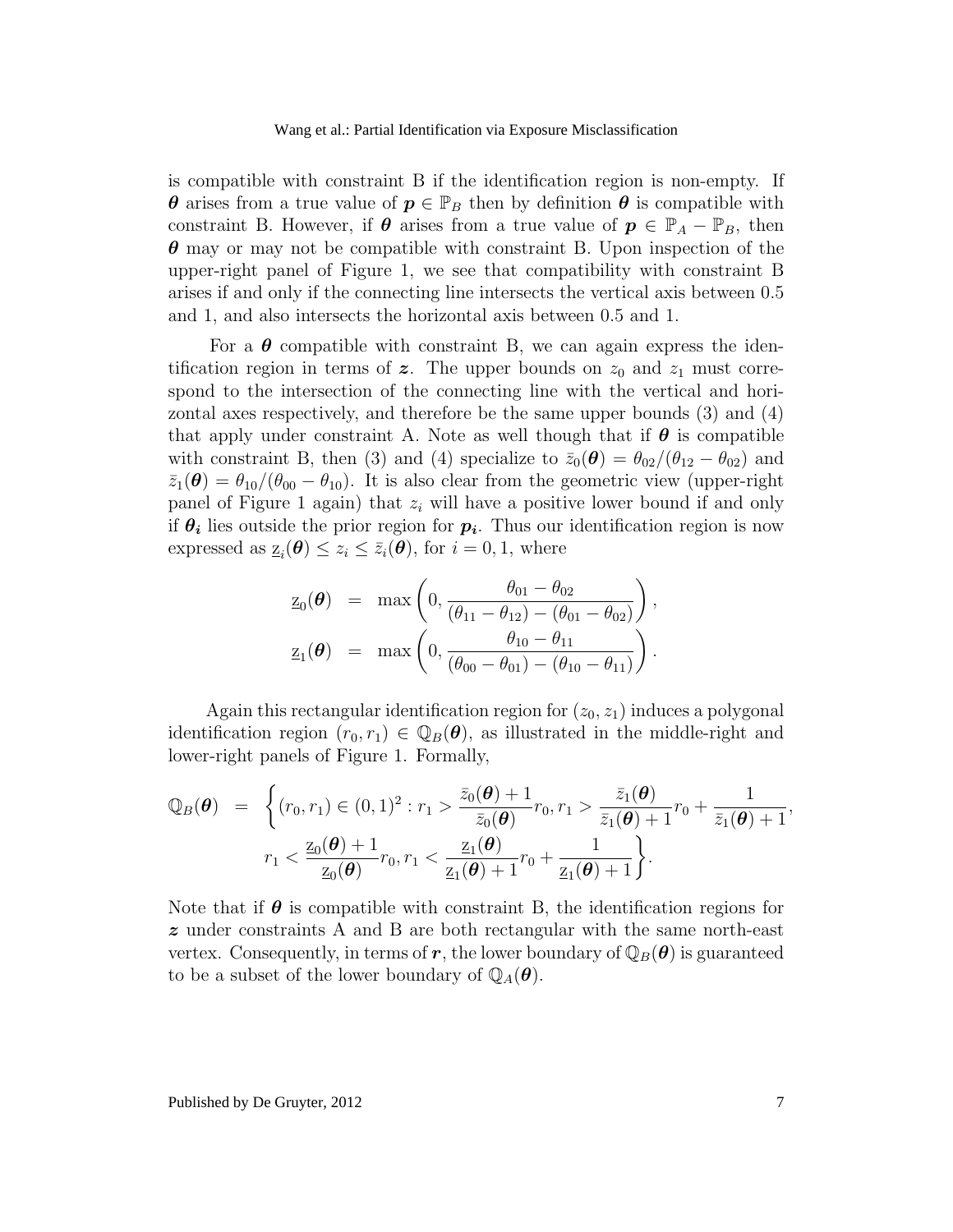

Figure 1: Prior and identification regions for example values  $\theta_0$  =  $(0.645, 0.200, 0.155)$  and  $\theta_1 = (0.567, 0.200, 0.233)$ . The left (right) plots correspond to constraint A (B). The top, middle and bottom plots correspond to the probability simplex, the  $z$  plane and the  $r$  plane respectively. In all cases prior regions are in grey and identification regions are in black.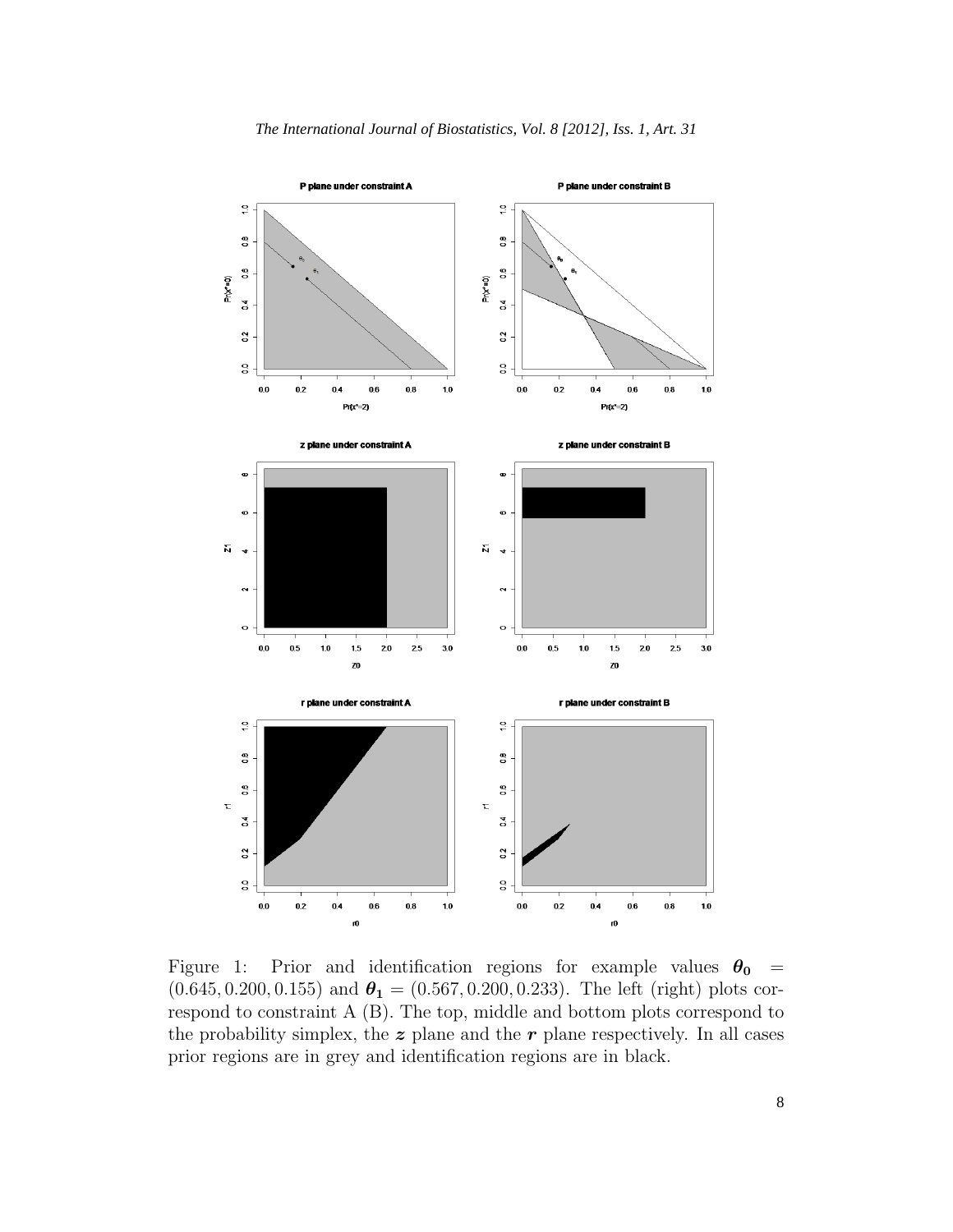### 2.3 Comparison Between Constraint A and B

We can summarize some salient features of the identification regions under constraints A and B in the following theorem.

**Theorem 2.1** Say that  $\boldsymbol{\theta}$  is compatible with constraint A. Also, assume without loss of generality that  $\theta_{00} > \theta_{10}$  and  $\theta_{02} < \theta_{12}$  (as must arise if  $r_0 < r_1$ , so that  $OR > 1$ , and consequently a lower bound on OR will be a bound away from the null). Then:

(i) If  $\theta \in \mathbb{P}_B$ , then  $\mathbb{Q}_A(\theta) = \mathbb{Q}_B(\theta)$ . That is, both constraints give rise to the same identification region if  $\theta_0$  and  $\theta_1$  fall in the prior regions for  $p_0$  and  $p_1$ under constraint B. Otherwise,  $\mathbb{Q}_B(\boldsymbol{\theta}) \subset \mathbb{Q}_A(\boldsymbol{\theta})$ .

(ii) Constraint A yields an infinite upper bound on the odds-ratio.

(iii) If  $\theta$  is compatible with constraint B, then constraint B yields a finite upper bound on the odds-ratio if and only if  $\theta_0$  lies outside the prior region for  $p_0$ and  $\theta_1$  lies outside the prior region for  $p_1$ .

(iv) Constraint A yields a lower bound on the odds-ratio achieved by  $r_0 =$  $\bar{z}_0(\boldsymbol{\theta})/(\bar{z}_0(\boldsymbol{\theta}) + \bar{z}_1(\boldsymbol{\theta}) + 1)$  and  $r_1 = (\bar{z}_0(\boldsymbol{\theta}) + 1)/(\bar{z}_0(\boldsymbol{\theta}) + \bar{z}_1(\boldsymbol{\theta}) + 1)$ . If  $\boldsymbol{\theta}$  is compatible with constraint B, then the same lower bound applies under constraint B.

Proof:

(*i*): If  $\boldsymbol{\theta} \in \mathbb{P}_B$  then  $\underline{z}_0(\boldsymbol{\theta}) = \underline{z}_1(\boldsymbol{\theta}) = 0$ , and the result follows immediately.

 $(ii) \& (iii)$ : The odds-ratio tends to infinity as  $r_0$  goes to zero or  $r_1$  goes to one. This corresponds to  $p_0$  going to  $\theta_0$  (from above/left) or  $p_1$  going to  $\theta_1$  (from below/right), along the connecting line. Geometrically, the prior region under constraint A can never preclude either possibility, simply because  $(\theta_0, \theta_1) \in \mathbb{P}_A$ . Both possibilities are precluded under constraint B, however, if and only if the line segment between  $\theta_0$  and  $\theta_1$  does not intersect the union of the two components of  $\mathbb{P}_B$  (i.e., the line segment does not intersect the shaded region in the upper-right panel of Figure 1).

 $(iv)$ : Clearly the maximum value of  $r_0$  and the minimum value of  $r_1$  correspond to the two intersections of the connecting line with the  $\mathbb{S}_3$  boundary. This can also be visualized as the north-east vertex of the identification rectangle for z, and as the middle of the three vertices which give the lower boundary for  $\mathbb{Q}_A(\boldsymbol{\theta})$  or  $\mathbb{Q}_B(\boldsymbol{\theta})$ .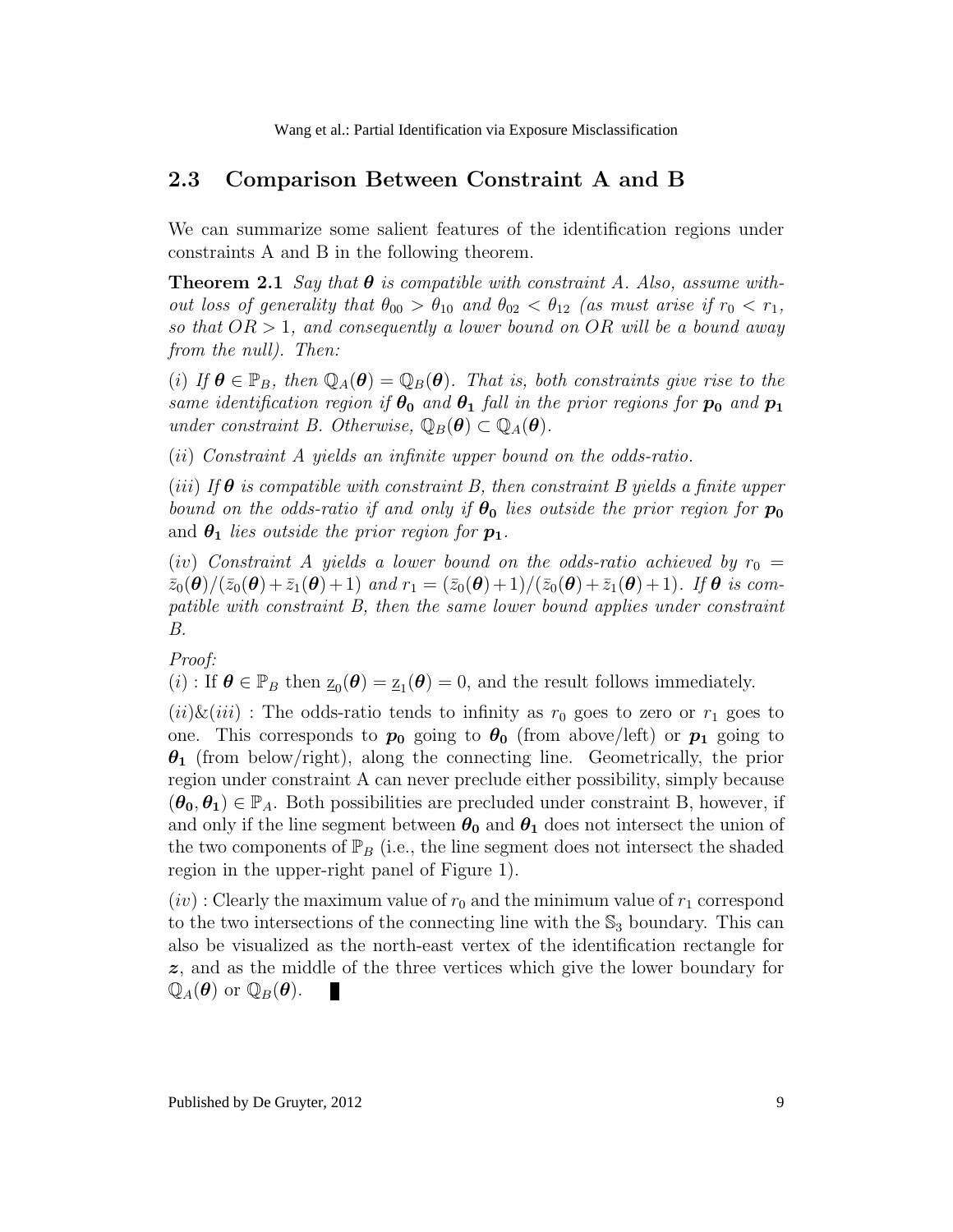### 2.4 Collapsing Exposure to Two Categories

As alluded to in the Introduction, it is informative to compare the identification regions described above to the identification region arising when exposure is collapsed from three to two categories. Particularly, if low exposure prevalences are anticipated, the 'unlikely' and 'maybe' categories could be merged. Then the binary apparent exposure status would be

$$
X^{**} = \begin{cases} 0 & \text{if } X^* \in \{0, 1\}, \\ 1 & \text{if } X^* = 2, \end{cases}
$$

with the quality of classification described by specificity  $1 - p_0^*$  and sensitivity  $p_1^*$ , where  $p_0^* = p_{02}$  and  $p_1^* = p_{12}$ . A weak and commonly invoked assumption is that  $p_0^* \leq p_1^*$ , stating that the classification scheme is better than simply choosing an exposure status completely at random. Thus we take the prior region  $\mathbb{P}^*$  to be the triangular region on  $(0,1)^2$  for which this inequality holds. The information gleaned from an infinite data sample would be the value of  $\theta^*$ , where

$$
\theta_0^* = r_0 p_1^* + (1 - r_0) p_0^* = Pr \{X^{**} = 1 \mid Y = 0\},
$$
  

$$
\theta_1^* = r_1 p_1^* + (1 - r_1) p_0^* = Pr \{X^{**} = 1 \mid Y = 1\}.
$$

The identification region for this problem is determined by Gustafson, Le, and Saskin (2001). However, we express their results in a form more amenable for comparison with the results in Sections 2.1 and 2.2. Assume without loss of generality that  $\theta_0^* < \theta_1^*$  (as must arise if  $r_0 < r_1$ ). As per (1) and (2), we can define  $\mathbf{z}^* = (z_0^*, z_1^*)$ , where  $p_0^* = \theta_0^* + z_0(\theta_0^* - \theta_1^*)$  and  $p_1^* = \theta_1^* + z_1(\theta_1^* - \theta_0^*)$ . Then by the same geometric argument as earlier, we have a rectangular identification region of the form  $0 < z_i^* < \bar{z}_i^*(\boldsymbol{\theta^*})$  for  $i = 0, 1$ , with

$$
\begin{array}{rcl}\n\bar{z}_0^*(\boldsymbol{\theta}^*) & = & \frac{\theta_0^*}{\theta_1^* - \theta_0^*}, \\
\bar{z}_1^*(\boldsymbol{\theta}^*) & = & \frac{1 - \theta_1^*}{\theta_1^* - \theta_0^*},\n\end{array}
$$

where  $\theta_0^* = \theta_{02}$  and  $\theta_1^* = \theta_{12}$ . Moreover, the identification region maps to r just as before, according to  $(r_0, r_1) = (1 + z_0^* + z_1^*)^{-1}(z_0^*, 1 + z_0^*)$ . Thus we again have a polygonal boundary for the identification region  $r \in \mathbb{Q}^*(\theta^*)$ .

It is very easy to compare the effect of collapsing to the use of three categories and constraint A.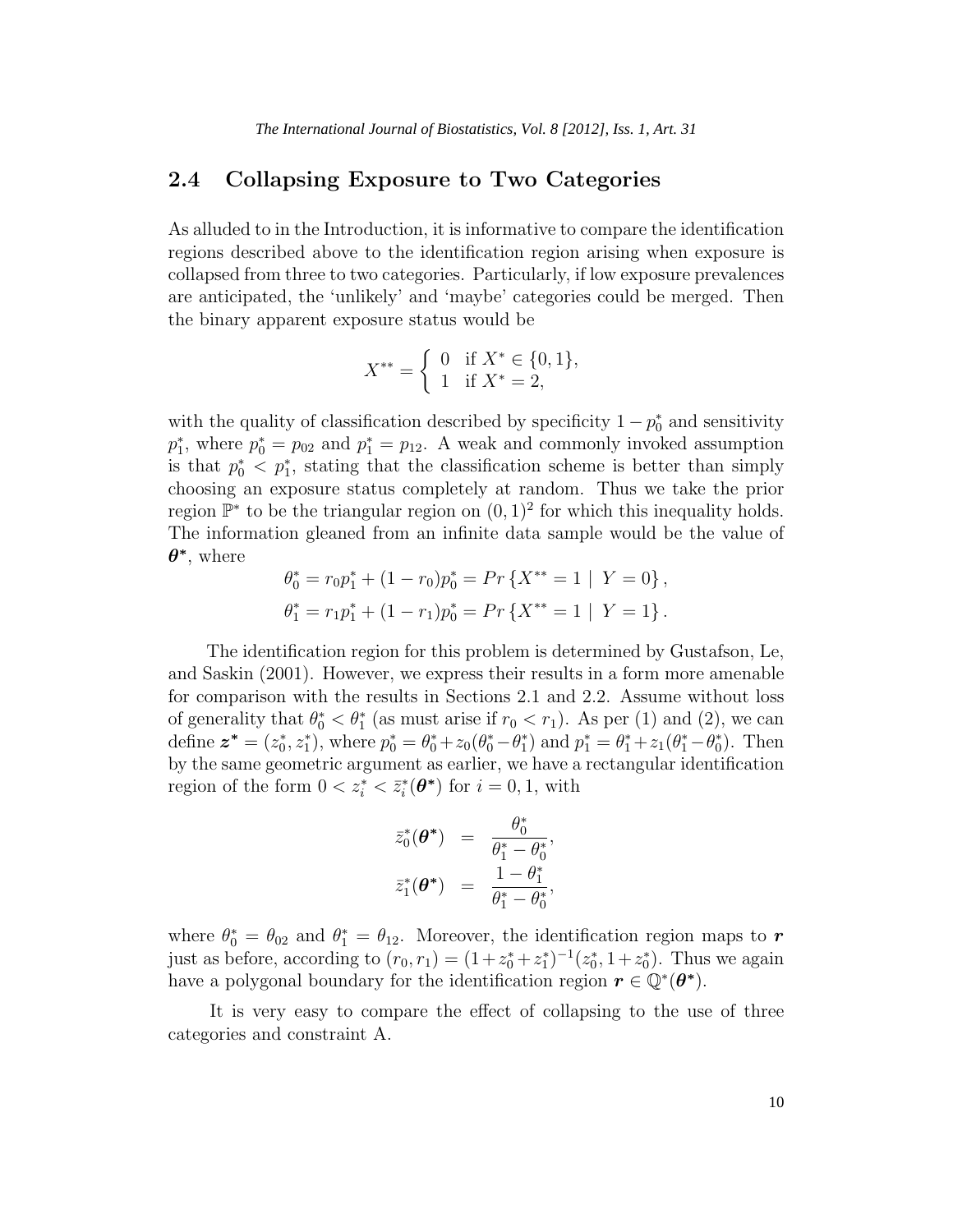**Theorem 2.2** Say that  $\theta$  is compatible with constraint A. Also, assume without loss of generality that  $\theta_{00} > \theta_{10}$  and  $\theta_{02} < \theta_{12}$  (as must arise if  $r_0 < r_1$ ). Then:

 $\mathbb{Q}_A(\theta) \subset \mathbb{Q}^*(\theta^*)$ . Consequently,  $\mathbb{Q}^*(\theta^*)$  cannot produce a finite upper bound on the odds-ratio, while the lower bound cannot exceed that corresponding to  $\mathbb{Q}_A(\boldsymbol{\theta})$ .

*Proof:* When  $\theta$  is compatible with constraint A,  $\bar{z}_0^*(\theta^*) \ge \bar{z}_0(\theta)$  and  $,\bar{z}_1^*(\theta^*)$  $\bar{z}_1(\theta)$ . Also, the lower bound of  $z_i(\theta)$  for both collapsed case and constraint A are zero  $(\underline{z}_i(\theta^*) = \underline{z}_i(\theta^*) = 0$ , for  $i = 0, 1$ . By mapping the identification region for  $(z_0, z_1)$  to  $(r_0, r_1)$ , we can directly get the conclusion that  $\mathbb{Q}_A(\theta) \subset$  $\mathbb{Q}^*(\theta^*)$ . Since the upper bound on the odds-ratio under constraint A is infinite, the collapsed case will also yields an infinite upper bound on the odds-ratio. Also, the lower bound on the odds-ration for the collapsed case will always smaller or equal to the lower bound under constraint A.

### 2.5 Examples

To examine identification regions under some realistic scenarios, we use two settings of exposure prevalence among controls  $(r_0)$ , two settings of the oddsratio (OR), and two settings of the classification probabilities  $(p_0, p_1)$ . The value of  $r_1$  is determined from  $r_0$  and OR. We use '-' and '+' to label the first and second settings for each of the three factors. For instance, then,  $(- + +)$ would label the scenario with the first setting for exposure prevalence but the second setting for both the odds-ratio and the classification probabilities.

For the exposure prevalence among controls, the settings are  $r_0^- = 0.05$ and  $r_0^+ = 0.15$ . For the exposure-disease association, the settings are  $OR^-$  = 1.2 and  $OR^+=2.0$ . Note that we do not consider the null situation  $(OR=1)$ , for the behaviour is quite different in this situation. Clearly  $OR = 1$  if and only if  $\theta_0 = \theta_1$ , so that if the null is true, the identification interval for the odds-ratio reduces to a single point. For the classification probabilities, the first setting is 'symmetric,' in the sense that exposed and unexposed subjects are classified equally well. Particularly,  $p_0^- = (0.75, 0.20, 0.05)$  and  $p_1^- = (0.05, 0.20, 0.75)$ . The second setting corresponds to highly specific but not sensitive classification. That is, exposure is hard to detect, with  $p_0^+ = (0.900, 0.075, 0.025)$  and  $p_1^+ = (0.2, 0.3, 0.5)$ . There are  $2^3 = 8$  values of  $\theta$  arising from all combinations of these factors. The identification regions for the four  $p = p^-$  scenarios are displayed in Figures 2 through 5. The identifi-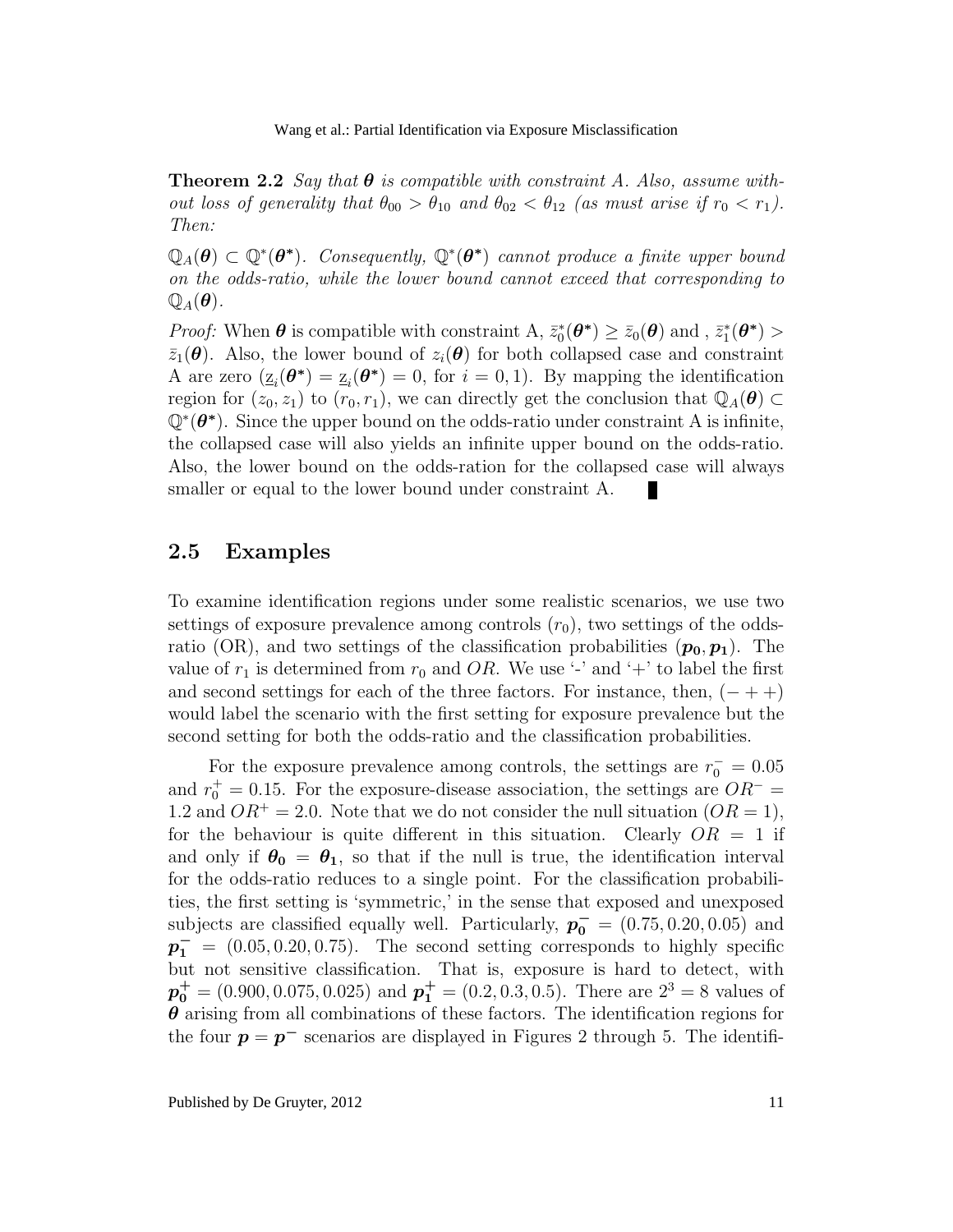

Figure 2: Identification regions for the combination  $(- - -)$ . In the upper-left panel, the dot indicates the true exposure prevalences  $(r_0, r_1)$ , while the cross indicates apparent exposure prevalences upon collapsing to two categories and ignoring misclassification,  $(\theta_0^*, \theta_1^*)$ . In the other three panels, prior and identification regions are indicated in grey and black respectively. The upper-right panel is the  $r$  plane in collapsed case, the lower-left panel is under constraint A, and the lower-right panel is under constraint B. In the collapsed case,  $\theta_0^* = 0.0850$  and  $\theta_1^* = 0.0916$ . Under constraint A and B,  $\theta_0 = (0.7150, 0.2000,$ 0.0850) and  $\theta_1 = (0.7084, 0.2000, 0.0916)$ .

cation regions for the  $p = p^+$  scenarios are available as supplementary figures (www.stat.ubc.ca/<sup>∼</sup>gustaf).

From the figures, we see that, in all cases, collapsing and using constraint A yield very similar identification regions for  $r$ . The identification region using constraint B is typically very much smaller, though of course constraints A and B are guaranteed to yield the same lower bound for the odds-ratio. Moreover, while some values of  $\theta$  produce a finite upper bound on the odds-ratio under constraint B, this does not happen for any of the eight scenarios considered here. To the extent that our scenarios are typical, this suggests that a finite upper bound is uncommon. In fact, we can see that low exposure prevalences will tend to produce values of  $\theta_0$  close to  $p_0$ , and therefore inside the prior region under constraint B, unless  $p_0$  happens to be very close to the boundary of the prior region. Thus we can intuit that a finite upper bound for the odds-ratio will not commonly arise. More specifically, for given classification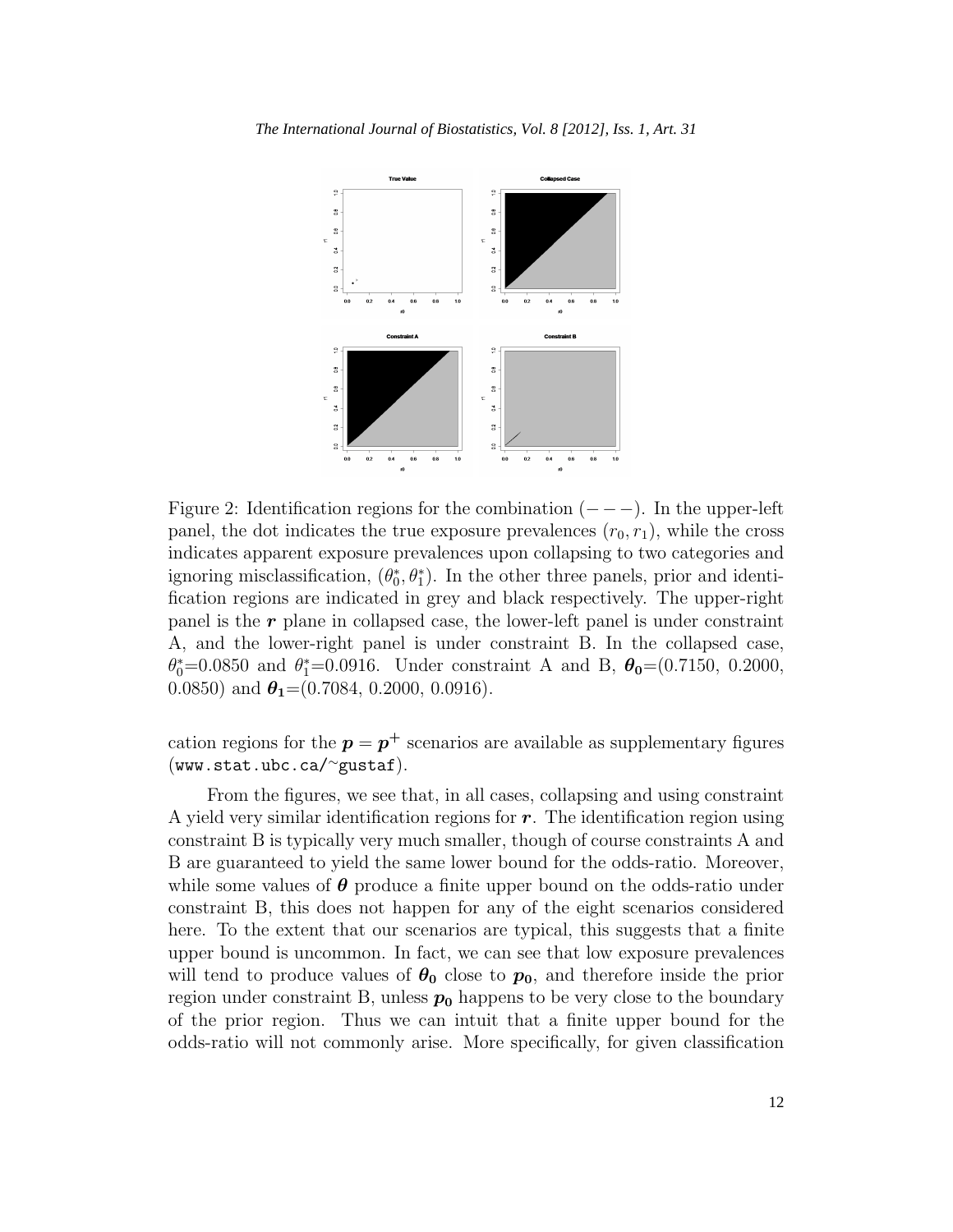

Wang et al.: Partial Identification via Exposure Misclassification

Figure 3: Identification regions for the combination  $(- + -)$ . The layout is the same as Figure 2. In the collapsed case,  $\theta_0^* = 0.0850$  and  $\theta_1^* = 0.1167$ . Under constraint A and B,  $\theta_0 = (0.7150, 0.2000, 0.0850)$  and  $\theta_1 = (0.6833, 0.2000,$ 0.1167).



Figure 4: Identification regions for the combination  $(+--)$ . The layout is the same as Figure 2. In the collapsed case,  $\theta_0^* = 0.1550$  and  $\theta_1^* = 0.1723$ . Under constraint A and B,  $\theta_0 = (0.6450, 0.2000, 0.1550)$  and  $\theta_1 = (0.6277, 0.2000,$ 0.1723).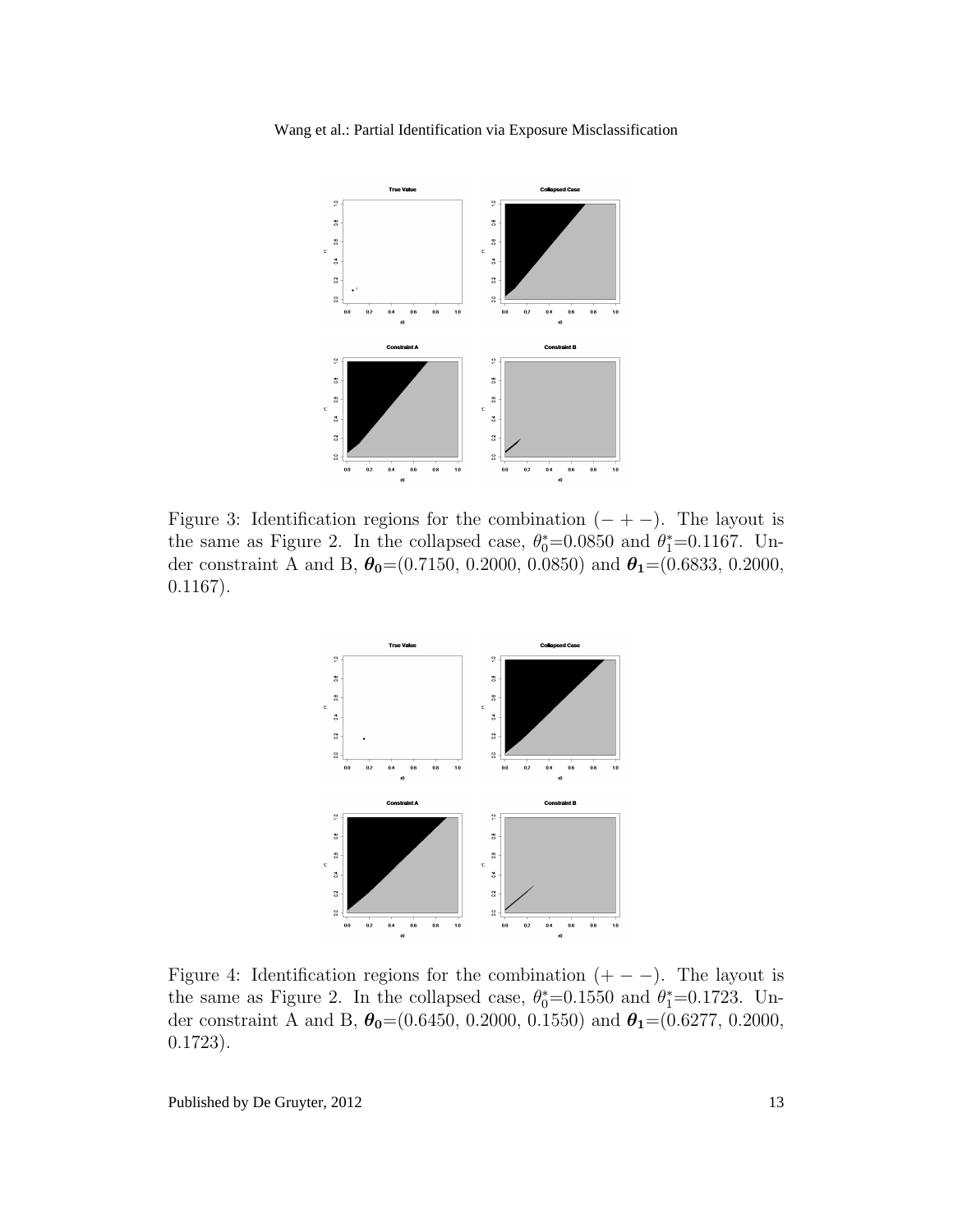

Figure 5: Identification regions for the combination  $(++)$ . The layout is the same as Figure 2. In the collapsed case,  $\theta_0^* = 0.1550$  and  $\theta_1^* = 0.2326$ . Under constraint A and B,  $\theta_0 = (0.6450, 0.2000, 0.1550)$  and  $\theta_1 = (0.5674, 0.2000,$ 0.2326).

probabilities  $p$  it is a simple matter to characterize how large  $r_0$  must be (and how small  $r_1$  must be) to produce  $\theta$  for which there is a finite upper bound on OR. This will happen if

$$
\frac{p_{01} - p_{02}}{(p_{10} + 2p_{12}) - (p_{00} + 2p_{02})} < r_i < \frac{2p_{00} + p_{02} - 1}{(2p_{00} + p_{02}) - (2p_{10} + p_{12})},
$$

for  $i = 0, 1$ . For instance, with  $p = p^{-}$ , the upper bound is finite if  $r_i \in$  $(0.214, 0.786)$ , and with  $p = p^{+}$ , this bound is finite if  $r_i \in (0.200, 0.892)$ .

The lower bounds of the odds-ratio in our eight scenarios are given in Table 1. As guaranteed by theory, the lower bound is the same for constraints A and B, but lower for the collapsed case. In most scenarios, the collapsed case bound is only very slightly lower. In a practical sense the bounds are useful. For instance, in the  $(+ - -)$  and  $(+ - +)$  scenarios one can rule out an odds-ratio below 1.14 when the true value is 1.2, and in the  $(+ + -)$  and  $(++)$  scenarios one can rule out an odds-ratio below 1.7 when the true value is 2. It is also worth noting that the lower bound in the collapsed case corresponds to the large-sample limit of the raw odds-ratio in the collapsed data table. Thus the extent to which constraints A and B produce a higher lower bound than this reflects the utility of a formal adjustment approach over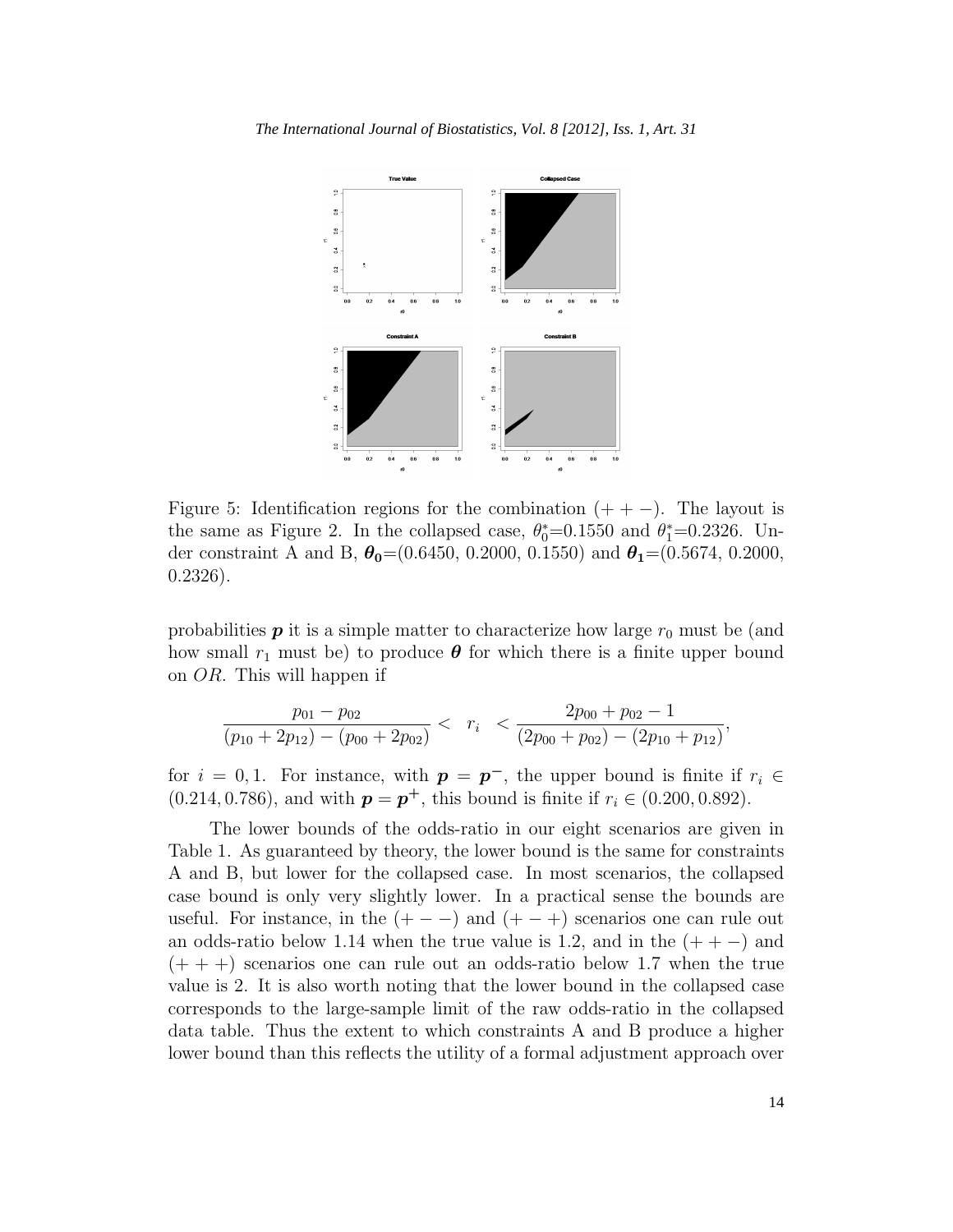collapsing the unlikely and maybe categories together and treating this as the unexposed category, without adjustment for misclassification.

| Scenarios | Lower bound of odds-ratio<br>for collapsed case | Lower bound of odds-ratio<br>for constraint A and B |
|-----------|-------------------------------------------------|-----------------------------------------------------|
| $(- - -)$ | 1.085                                           | 1.087                                               |
| $(- - +)$ | 1.097                                           | 1.100                                               |
| $(- + -)$ | 1.422                                           | 1.436                                               |
| $(- + +)$ | 1.474                                           | 1.496                                               |
| $(+ - -)$ | 1.135                                           | 1.143                                               |
| $(+ - +)$ | 1.137                                           | 1.147                                               |
| $(+ + -)$ | 1.652                                           | 1.706                                               |
| $(+ + +)$ | 1.643                                           | 1.715                                               |

Table 1: The lower bound of odds-ratio for collapsed case and for constraint A and B in each scenario.

## 3 Limiting Posterior Distribution

In a partially identified context such as that faced here, determining the identification region is only part of the inferential story. From a Bayesian perspective, as the sample size goes to infinity, the investigator learns more than just the identification region. The posterior distribution of the target parameter will tend to a limiting distribution over the identification region, so an obvious issue to address is the extent to which the limiting posterior distribution is flat or peaked across the identification region.

### 3.1 Principle

Suppose  $r_0$ ,  $r_1$ ,  $p_0$ , and  $p_1$  are independent of each other a priori. We assume that  $r_0 \sim U(0, 1)$ ,  $r_1 \sim U(0, 1)$ ,  $p_0 \sim$  Dirichlet $(c_{00}, c_{01}, c_{02})$ , and  $p_1 \sim$  Dirichlet( $c_{10}, c_{11}, c_{12}$ ), with the additional truncation of  $(p_0, p_1)$  to the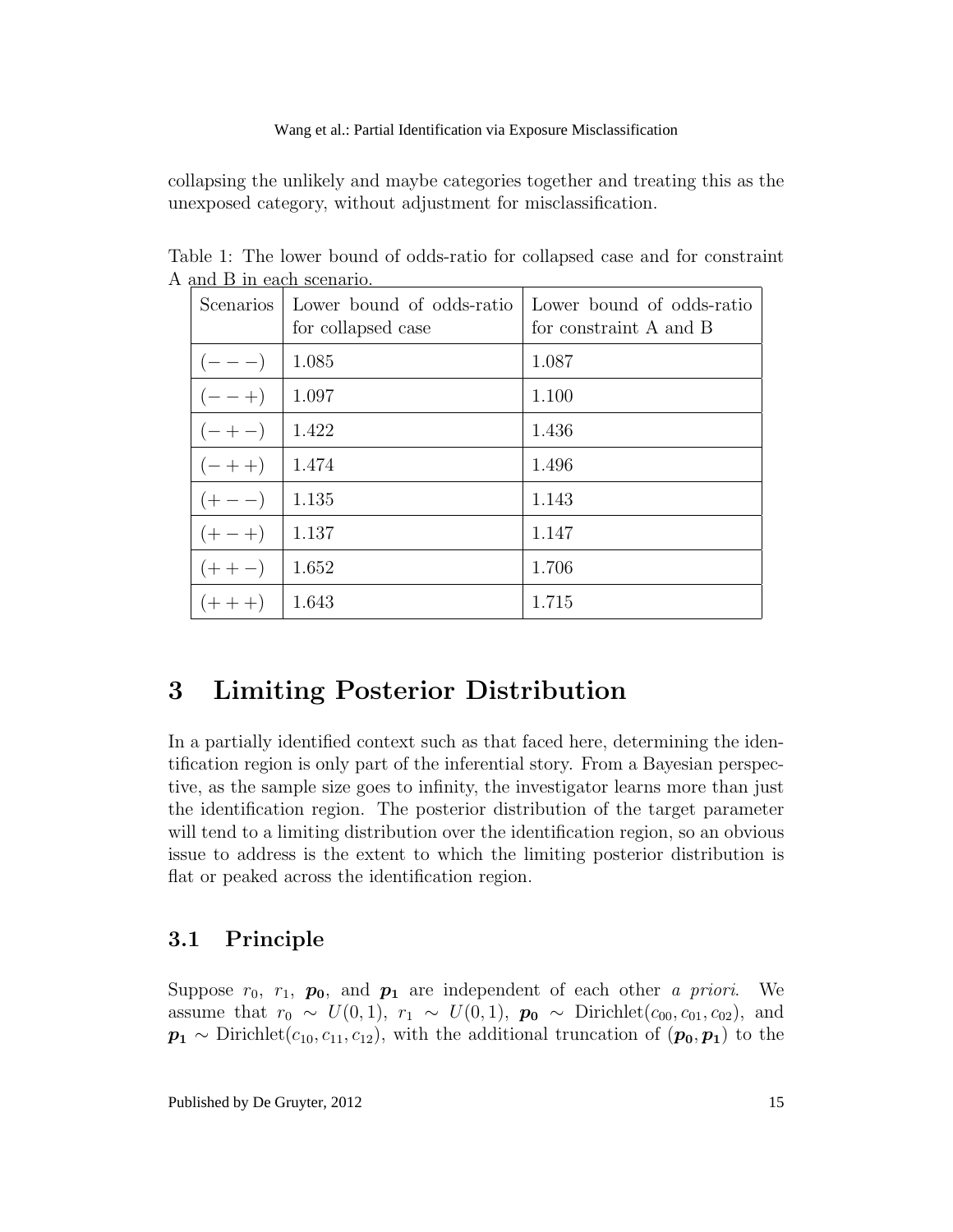assumed prior region  $\mathbb{P}$ . Under these assumptions, the joint prior density can be written as:

$$
f(r_0, r_1, \mathbf{p_0}, \mathbf{p_1}) \propto \left( \prod_{i=0}^1 \prod_{j=0}^2 p_{ij}^{c_{ij}-1} \right) I_{(0,1)}(r_0) I_{(0,1)}(r_1) I_{\mathbb{P}}(\mathbf{p_0}, \mathbf{p_1}).
$$

Since the value of  $\theta$  is estimable from data, and  $r_0$  and  $r_1$  are target parameters, a reparameterization from  $(r_0, r_1, p_0, p_1)$  to  $(r_0, r_1, \theta_0, \theta_1)$  is helpful. By change of variables, the transformation gives the joint prior density as:

$$
f(r_0, r_1, \theta_0, \theta_1) \propto \left(\frac{r_0 \theta_{10} - r_1 \theta_{00}}{r_0 - r_1}\right)^{c_0 - 1} \times \n\left(\frac{r_0 \theta_{11} - r_1 \theta_{01}}{r_0 - r_1}\right)^{c_0 - 1} \times \n\left(\frac{r_0 \theta_{12} - r_1 \theta_{02}}{r_0 - r_1}\right)^{c_0 - 1} \times \n\left(\frac{(1 - r_1)\theta_{00} - (1 - r_0)\theta_{10}}{r_0 - r_1}\right)^{c_1 - 1} \times \n\left(\frac{(1 - r_1)\theta_{01} - (1 - r_0)\theta_{11}}{r_0 - r_1}\right)^{c_1 - 1} \times \n\left(\frac{(1 - r_1)\theta_{02} - (1 - r_0)\theta_{12}}{r_0 - r_1}\right)^{c_1 - 1} \times \n\frac{1}{(r_0 - r_1)^2} I_{\mathbb{Q}(\theta)}(r_0, r_1),
$$

where a non-zero density is obtained only when  $r \in \mathbb{Q}(\theta)$ .

The joint posterior density of all the parameters given the data can be expressed as:

$$
f(r_0,r_1,\boldsymbol{\theta}_0,\boldsymbol{\theta}_1\mid X^*,Y)=f(\boldsymbol{\theta}_0,\boldsymbol{\theta}_1\mid X^*,Y)f(r_0,r_1\mid \boldsymbol{\theta}_0,\boldsymbol{\theta}_1).
$$

The distribution of the data  $(X^*, Y)$  gives direct information on parameters  $\theta_0$  and  $\theta_1$  only. As the sample sizes of the control and case groups increases, the conditional density  $f(\theta_0, \theta_1 | X^*, Y)$  will become narrower, converging to a point mass at the true values of  $\theta_0$  and  $\theta_1$  in the limit. Also, it is easy to point out that for fixed  $(\theta_0, \theta_1)$ , the conditional prior density  $f(r_0, r_1 | \theta_0, \theta_1)$ is simply proportional to the joint prior density  $f(r_0, r_1, \theta_0, \theta_1)$ . Thus the limiting posterior distribution of  $(r_0, r_1)$  can simply be 'read off' from the expression given above.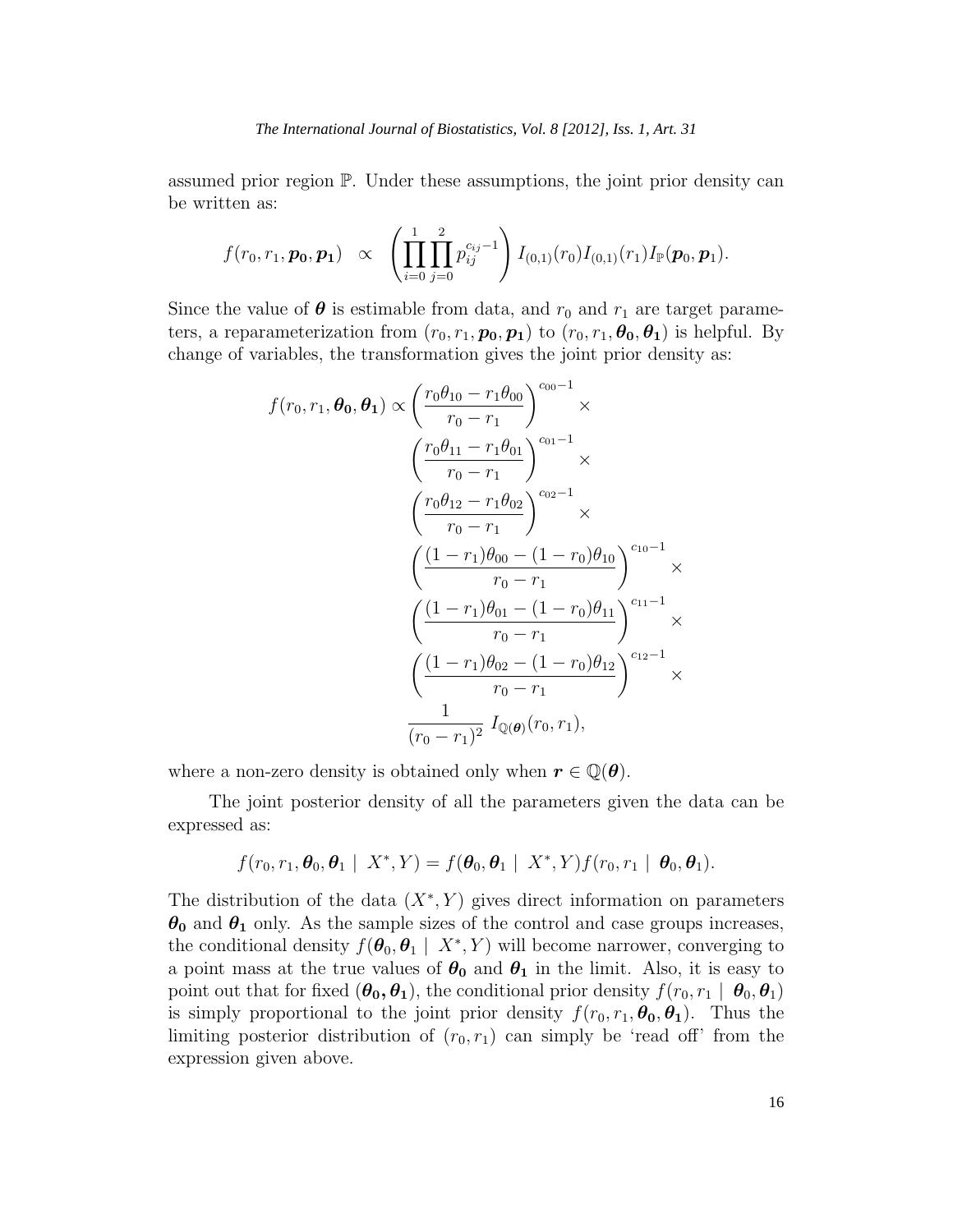As a final step, the limiting posterior distribution of  $(r_0, r_1)$  induces a limiting posterior distribution on the exposure-disease odds-ratio. By change of variables and marginalization, we have the limiting posterior density of the log odds-ratio,  $s =$  logit  $r_1$  – logit  $r_0$ , as

$$
f(s|\boldsymbol{\theta_0}, \boldsymbol{\theta_1}) = \int g(r_0; s) f(r_0, \text{expit}(s + \text{logit } r_0) | \boldsymbol{\theta_0}, \boldsymbol{\theta_1}) \, dr_0, \qquad (5)
$$

where

$$
g(r_0; s) = \operatorname{expit}(s + \operatorname{logit} r_0) \{1 - \operatorname{expit}(s + \operatorname{logit} r_0)\}.
$$

Note that the support of the integrand in (5) is those  $r_0$  for which  $\{r_0, \text{expit}(s+\)$ logit  $r_0$ }  $\in \mathbb{Q}(\theta)$ . By inspection (e.g., see the bottom rows of Figure 1), for given  $(s, \theta)$  this could be either an interval of  $r_0$  values or a pair of disjoint intervals. Particularly, we can think of the support as arising from intersecting the identification region in the r plane with the level curve logit  $r_1$  – logit  $r_0$  = s. It is also easy to note that provided the prior density of  $(r|\theta)$  is bounded on  $\mathbb{Q}(\boldsymbol{\theta})$ , the limiting density  $f(s|\boldsymbol{\theta})$  will tend to zero as s approaches the lower bound on the log-OR, since the support of the integrand in (5) is readily seen to shrink to a single point in this limit, i.e., a unique  $r_0$  value gives rise to the lower bound value of s. For given values of  $\theta$ , we can readily evaluate (5) using one-dimensional numerical integration.

#### 3.2 Examples

The eight scenarios from Section 2 are revisited, in combination with two different settings of the prior distribution according to hyperparameters  $(c_0, c_1)$ . The first setting is  $c_0^- = c_1^- = (1, 1, 1)$ , corresponding to uniform distributions for  $p_0$  and  $p_1$  across the prior region. As a second setting we take  $\mathbf{c}_0^+ = (6, 4, 2), \, \mathbf{c}_1^+ = (2, 4, 6)$  which assigns more prior weight to better classifications (henceforth we refer to this setting as the 'weighted' prior). We can mimic these hyperparameter settings for the collapsed case as well, via a Beta $(c_{0*})$  prior on specificity and a Beta $(c_{1*})$  prior on specificity. Then we take  $c_{0*}^- = c_{1*}^- = (1, 1)$  as an instance of uniform priors. In light of the collapsibility property of Dirichlet distributions, the analogous 'weighted prior' setting when the maybe and unlikely categories are combined is  $c_{0*}^+ = (10, 2)$ ,  $c_{1*}^+ = (6,6).$ 

For the four scenarios involving 'symmetric' classification probabilities, the limiting posterior distributions of  $\log OR$  appear in Figures 6 through 9.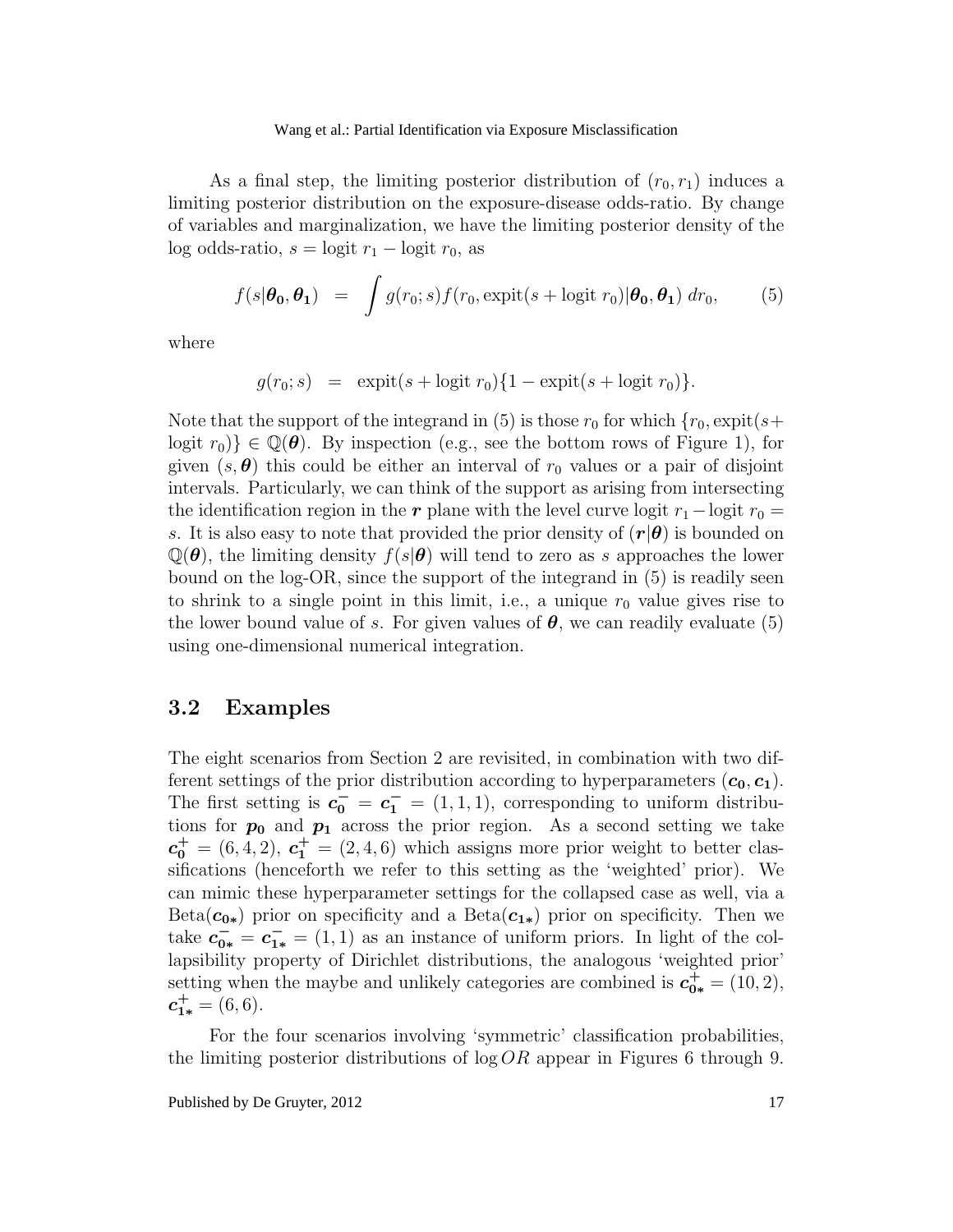The corresponding figures for the other four scenarios are available as supplementary figures (www.stat.ubc.ca/<sup>∼</sup>gustaf). In the case of uniform priors, we consistently see constraint B lead to a more peaked limiting posterior distribution than constraint A, even though the identification region is unchanged. Thus, if it can be invoked, there is a benefit associated with the stronger assumption about misclassification probabilities. In turn, posteriors under constraint A are more peaked than their collapsed-case counterparts, even though the identification regions are only very marginally bigger for the collapsed case analysis. Thus we see a benefit associated with directly adjusting for misclassification into the three exposure categories, rather than collapsing to two categories and then adjusting.

The behaviour of the posteriors arising from the weighted priors is more nuanced. Under constraint A, moving from the uniform prior to the weighted prior tends to result in a more concentrated posterior, as one might expect. However, and surprisingly, under constraint B, moving to the weighted prior tends to flatten the posterior. Consequently, with the weighted prior, the constraint A and constraint B posterior distributions tend to be very similar. We have further investigated this surprising 'interaction' between using the more concentrated prior and the stronger constraint, and it seems to persist quite generally if exposure prevalences are low and the odds-ratio is modest. If we start with uniform priors and constraint A, the resulting posterior induces a negative dependence between  $\log OR$  and  $\pi_W(\mathbf{p})$ , where  $\pi_W()$  is the weighted prior density on the classification probabilities. Thus moving from the uniform prior to  $\pi_W$  'downweights' the long right tail, and thereby sharpens the posterior distribution of  $\log OR$ . However, upon 'removing points' that do not satisfy constraint B, the dependence is seen to become positive. Thus the constraint B analysis has this curious feature of a more concentrated prior leading to a less concentrated posterior. We also note that with the weighted prior constraint A or B again leads to a more concentrated posterior than the 'collapse then adjust' strategy.

## 4 Finite-Sample Posteriors

Until now, we have only considered limiting behaviour in the infinite samplesize limit. Under this situation, the posterior on  $\theta_0$  and  $\theta_1$  reduces to a point mass at the true values. It is instructive to see how the finite-sample posterior distribution of the log odds-ratio moves toward the limiting posterior distribution when the sample size increases, by simulating data under several of the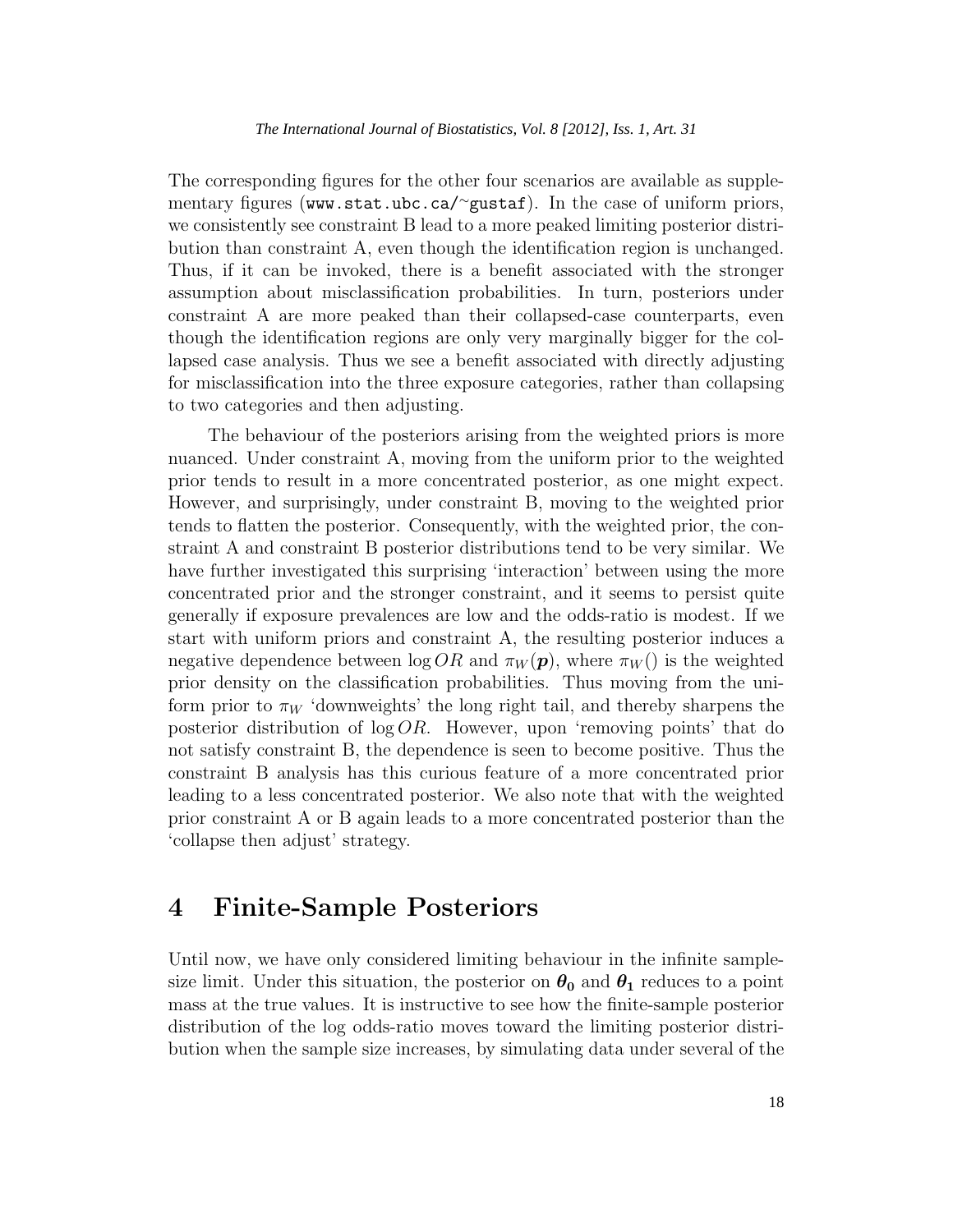

Figure 6: Limiting posterior distributions under the combination  $(- - -)$ . The left panel gives the limiting posterior distributions of the log odds-ratio under constraint A, constraint B, and the collapsed case, when  $p_0$  and  $p_1$  have uniform priors. The right panel gives the limiting posterior distributions when the prior distribution gives more weight to better exposure classifications. In this scenario, the true log odds-ratio is 0.1823. The lower bound of the log odds-ratio is 0.0839 under both constraint A and B, and 0.0818 under collapsed case.



Figure 7: Limiting posterior distributions under the combination  $(- + -)$ . The layout is the same as Figure 6. In this scenario, the true log odds-ratio is 0.6932. The lower bound of the log odds-ratio is 0.3620 under both constraint A and B, and 0.3519 under the collapsed case.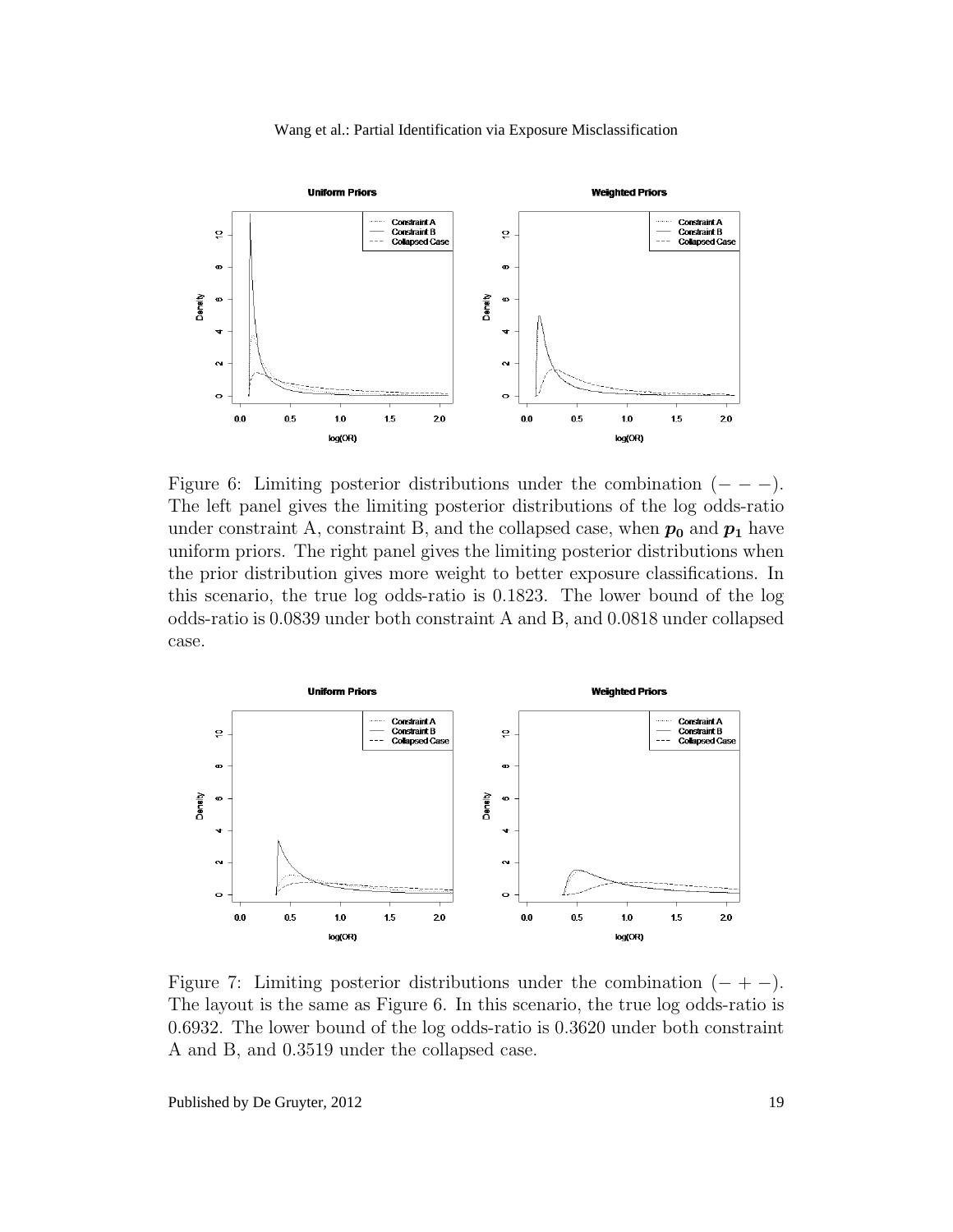

Figure 8: Limiting posterior distributions under the combination  $(+--)$ . The layout is the same as Figure 6. In this scenario, the true log odds-ratio is 0.1823. The lower bound of the log odds-ratio is 0.1332 under both constraint A and B, and 0.1267 under the collapsed case.



Figure 9: Limiting posterior distributions under the combination  $(++)$ . The layout is the same as Figure 6. In this scenario, the true log odds-ratio is 0.6932. The lower bound of the log odds-ratio is 0.5341 under both constraint A and B, and 0.5023 under the collapsed case.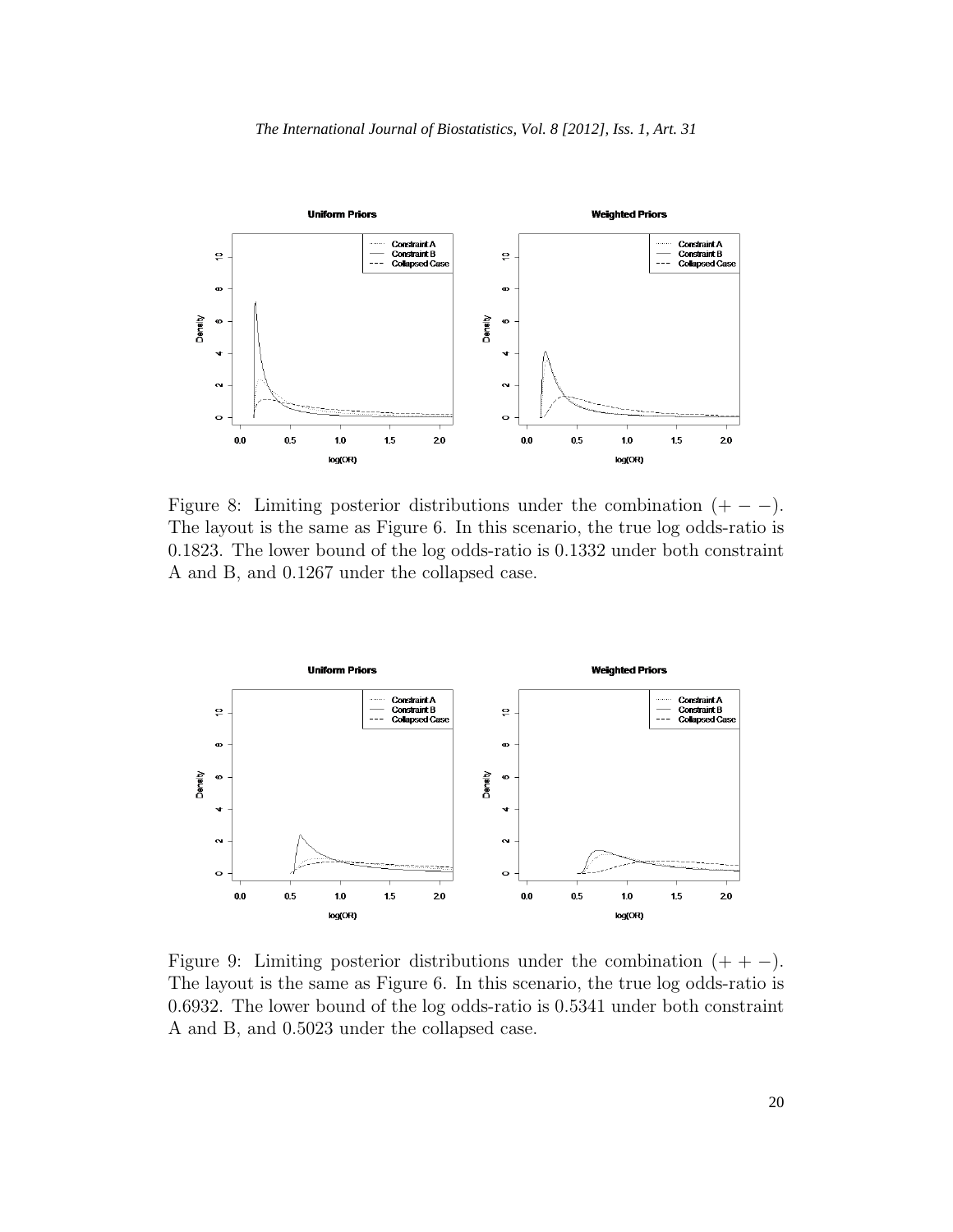

Figure 10: Posterior distributions under the combination  $(- - -)$ . From the upper-left panel to the lower-right panel, the posterior distributions of the log odds-ratio for the sample sizes 100, 1000, 5000, and the limiting posterior distribution are listed.

previous scenarios. The prior distributions are taken as  $p_0 \sim Dirichlet(6, 4, 2)$ and  $p_1 \sim Dirichlet(2, 4, 6)$ , truncated according to constraint A. We simulate five independent data sequences with equal numbers of controls and cases  $(n_i = n, \text{ for } i = 0, 1)$ , and then determine the posterior distribution of log OR after  $n = 100$ ,  $n = 1000$ , and  $n = 5000$  observations, using WinBUGS (Lunn, Thomas, Best, and Spiegelhalter, 2000). We generically write  $D_n$  for the observed data. Posterior densities arising under the  $(- - -)$  and  $(+ + +)$ scenarios appear in Figures 10 and 11, with the limiting posterior densities also given.

In both scenarios we see the sampling variation in the posterior distribution diminish with sample size. We also see, however, that the posterior approaches its limit much more quickly in the  $(++)$  scenario then the  $(---)$ scenario. In fact, this is readily understood, particularly if we contemplate how the posterior variance approaches its limit. We write the posterior variance as  $Var\{s(r)|D_n\}$ , where  $s(r) = logitr_1 - logitr_0$  is the log odds-ratio, and note that

$$
\text{Var}\{s(\boldsymbol{r})|\boldsymbol{D}_{\boldsymbol{n}}\} = E\left[\text{Var}\{s(\boldsymbol{r})|\boldsymbol{\theta}\}|\boldsymbol{D}_{\boldsymbol{n}}\right] + \text{Var}\left[E\{s(\boldsymbol{r})|\boldsymbol{\theta}\}|\boldsymbol{D}_{\boldsymbol{n}}\right],\qquad(6)
$$

where the first term tends to a positive constant as  $n$  increases, but the second term is of the order  $n^{-1}$ . In our general experience with partially identified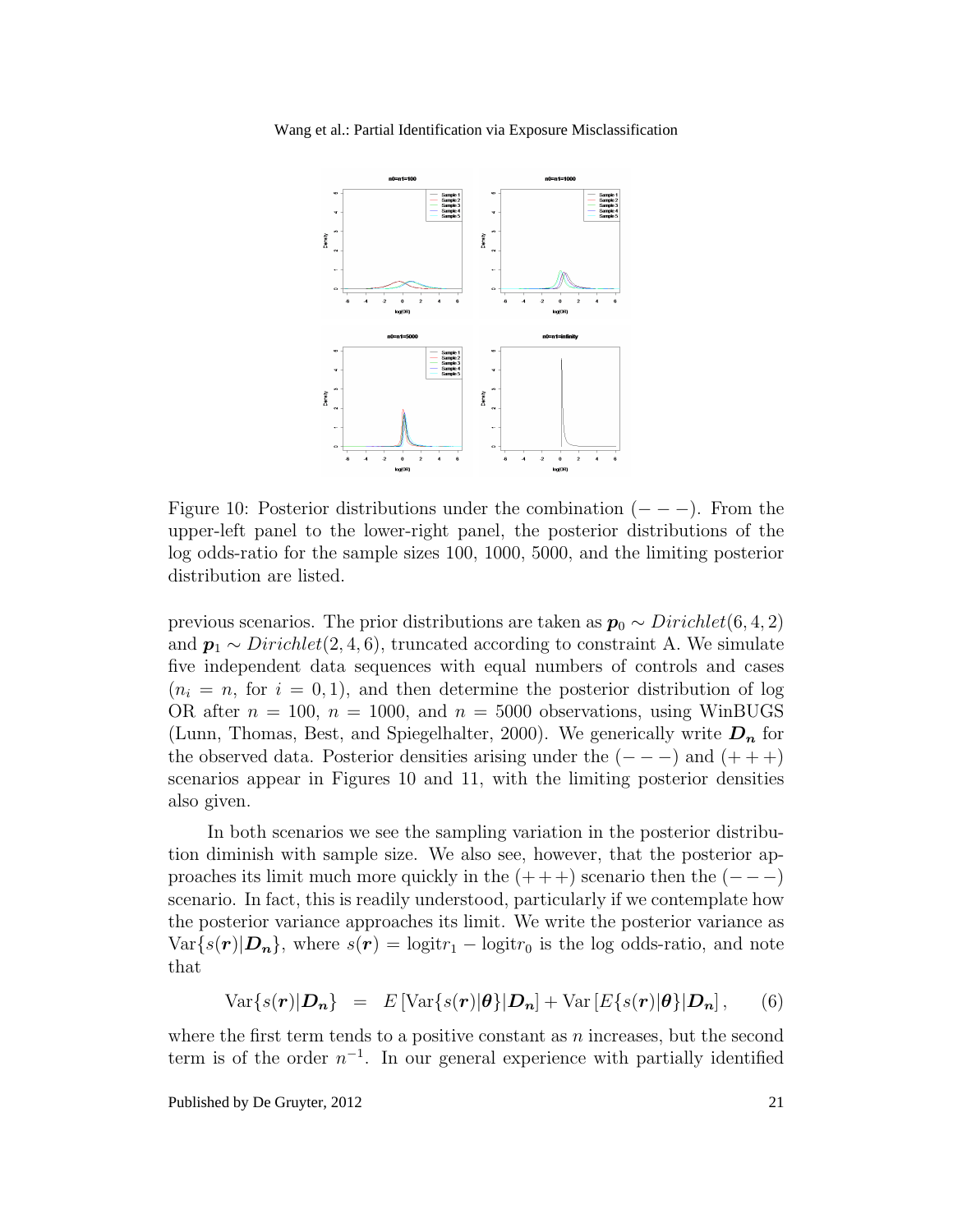

Figure 11: Posterior distributions under the combination  $(++)$ . The layout is the same as Figure 10.

models, the first term can vary widely with the true parameter values. For instance, here it is far larger under the  $(+ + +)$  parameters settings than the  $(- - -)$  settings. On the other hand, the second (order  $n^{-1}$ ) term, which is governed by the Fisher information in the model for  $(D_n|\theta)$ , can vary much less with the parameter values. Thus getting 'close to convergence,' which corresponds to the second term becoming small compared to the first, can arise at a much smaller  $n$  when the first term is large, i.e., when the limiting posterior distribution is wide. Variance decompositions such as (6) in partially identified models are studied at length by Gustafson (2006).

The simulated datasets are also analyzed via the informal method alluded to in Section 1. That is, 'unlikely' and 'maybe' subjects are merged and taken as 'unexposed,' while the 'likely' subjects are taken to be 'exposed'. Then a standard analysis, without any adjustment for misclassification, is applied to the resulting  $2 \times 2$  data table. A Bayesian instantiation of the standard analysis is applied, whereby the exposure prevalances for controls and cases are assigned independent uniform priors, leading to independent Beta posterior distributions. The corresponding posterior distributions for the log odds-ratio appear in Figures 12 and 13. In fact, these work quite well. By ignoring misclassification, markedly more peaked posterior distributions are obtained. Yet even when  $n = 5000$ , the resulting bias does not yet dominate. That is, the posterior does not yet rule out the true value of  $OR = 1.2$  in the  $(- - -)$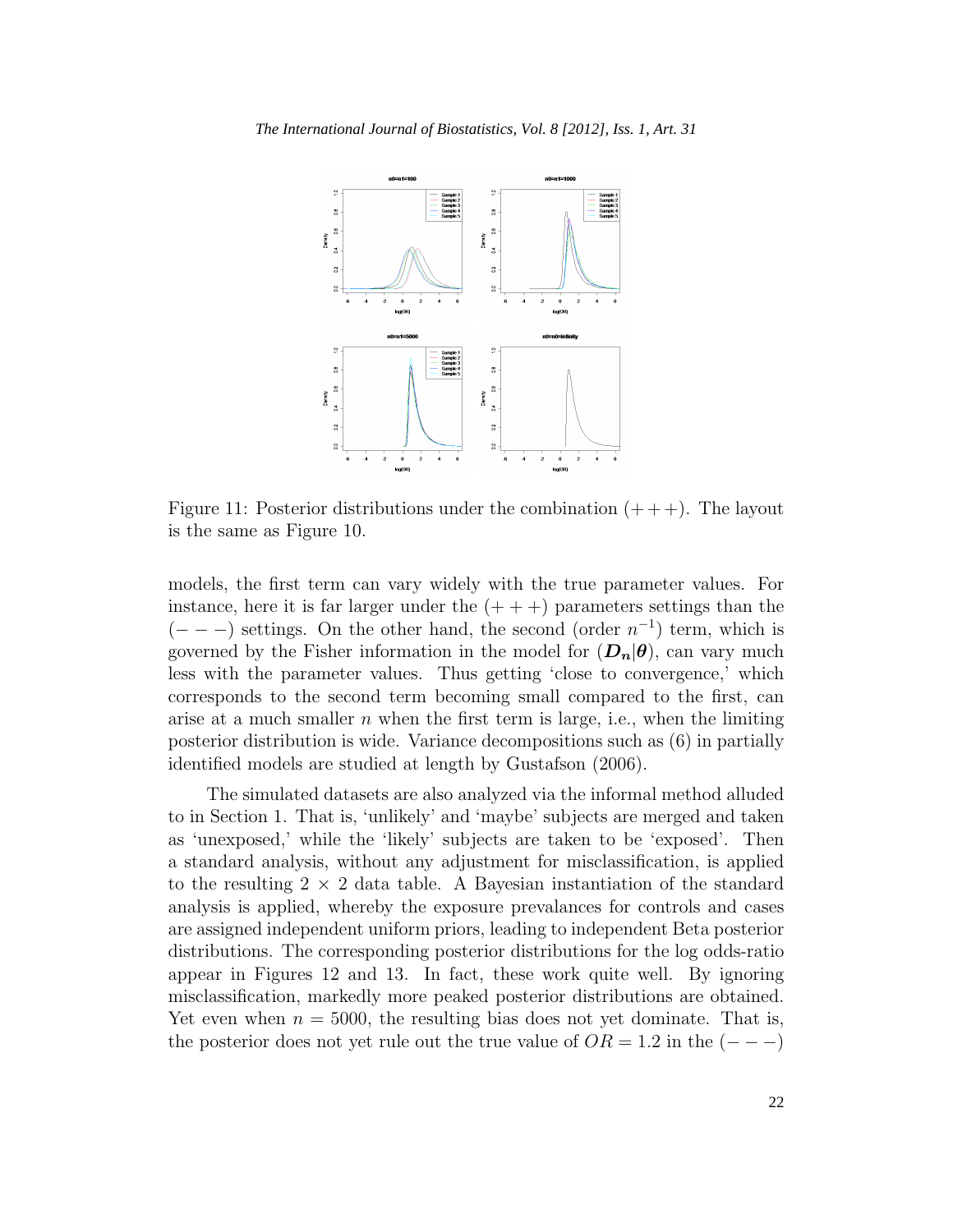

Figure 12: Posterior distributions via informal analysis under the combination  $(- - -)$ . From the upper-left panel to the lower-right panel, the posterior distributions of the log odds-ratio for the sample sizes 100, 1000, and 5000.

setting or  $OR = 2.0$  in the  $(++)$  setting. Thus the informal strategy of choosing to treat 'maybe' subjects as being unexposed in light of low exposure prevalence proves to be useful. Of course we know that with enough data we would eventually be led astray. That is, from Table 1 we know that the posterior will tend to a point mass at  $OR = 1.09$  in the  $(- - -)$  case and a point mass at  $OR = 1.72$  in the  $(++)$  case. Thus in concept, if not in practice, the informal scheme is unappealing.

## 5 Discussion

We have considered non-differential classification of a truly binary exposure into three categories. In this setting, inference about the exposure-disease association could be based on collapsing of categories as implicitly advocated by Dosemeci and Stewart (1996). Then the data could be analyzed without acknowledging misclassification, or perhaps binary misclassification with unknown sensitivity and specificity could be acknowledged. More formally, and as investigated here, the classification into three states can be modelled explicitly. This yields a partially identified inference problem, for which the first-order issue in the efficacy of inference is the size of identification region.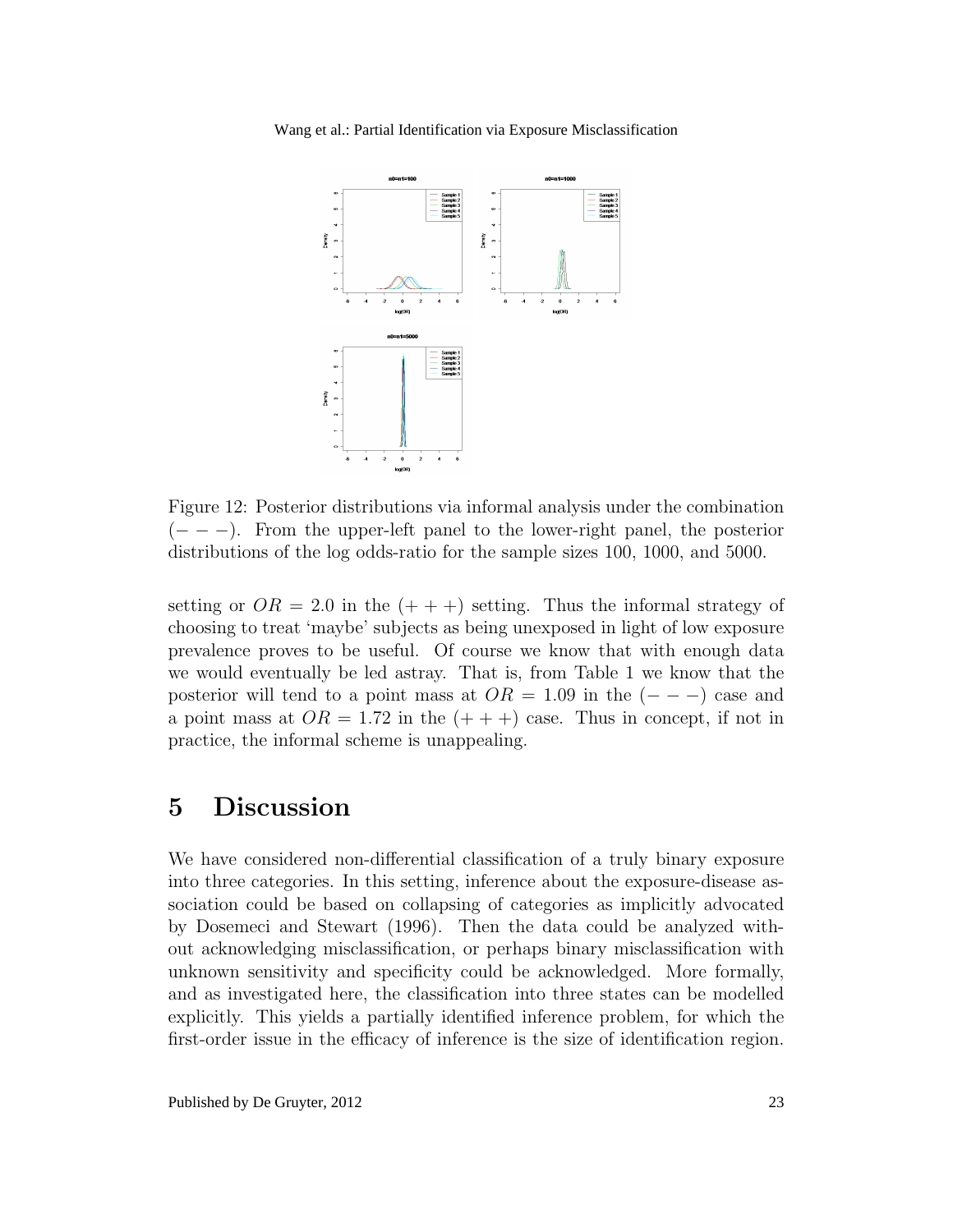

Figure 13: Posterior distributions via informal analysis under the combination  $(+ + +)$ . The layout is the same as Figure 13.

Regardless of whether Bayesian or non-Bayesian inference is pursued, the size of the identification region summarizes how much uncertainty about target parameters would remain if an infinite amount of data could be collected. In our case, particularly, Section 2 illustrates how an infinite amount of data can rule out near-null values of the exposure-disease association. We saw that the choice of prior region for the classification probabilities can have a marked effect on the bivariate identification region for the control and case exposure prevalences, but little or no effect on the resulting identification interval for the odds-ratio.

The second-order issue, investigated in Section 3, is the extent to which the posterior distribution, in the large-sample limit, is flat or concentrated across the identification region. We saw that in many circumstances the limiting posterior distribution of the log odds-ratio is indeed quite peaked. In Section 4 we also illustrated briefly how this limiting posterior distribution is approached with finite data sets, and drew comparisons with the informal approach of collapsing to two exposure categories and not adjusting for misclassification.